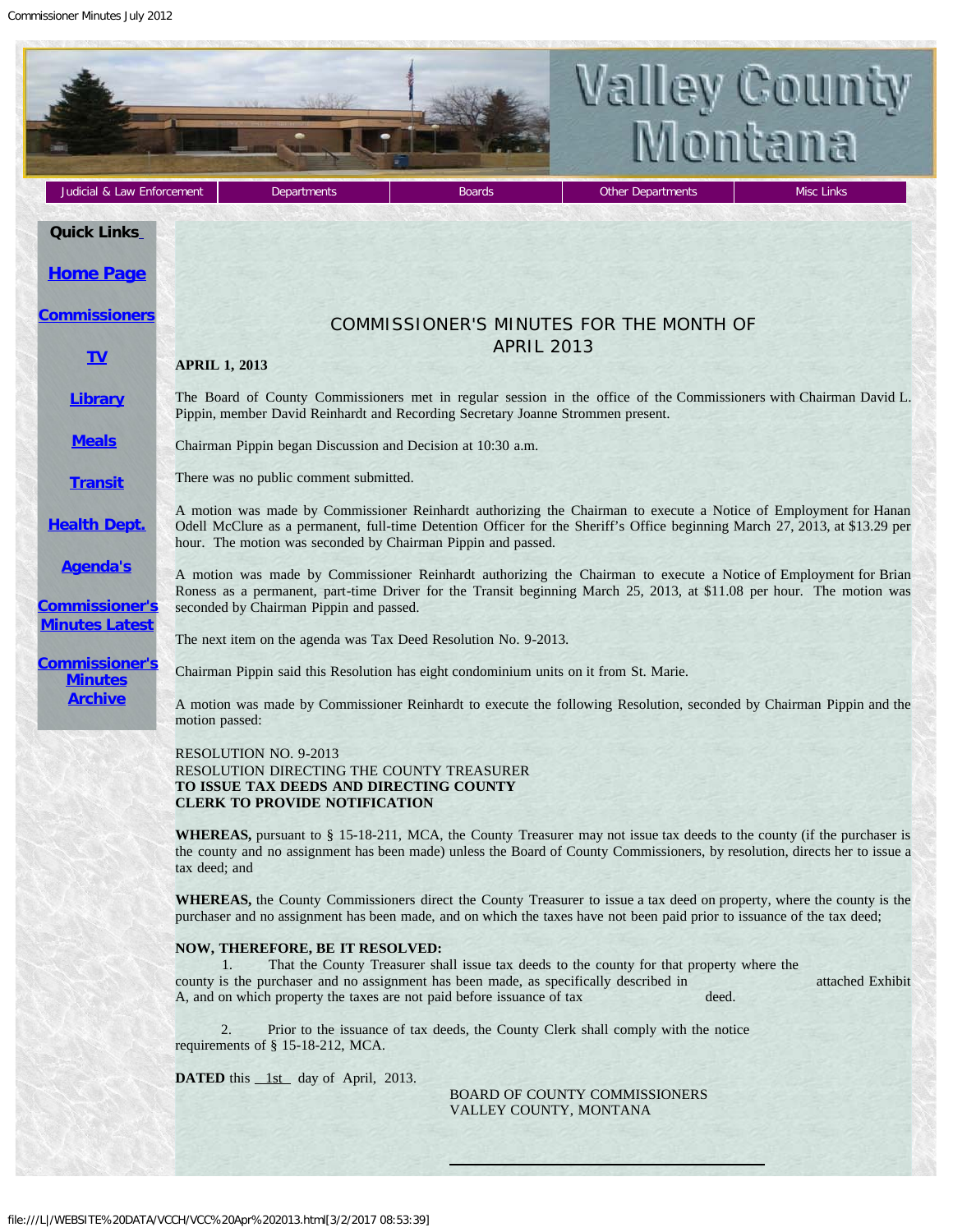David L. Pippin, Chairman

Bruce H. Peterson, Member

David Reinhardt, Member

ATTEST:

 $\overline{a}$ 

Lynne Nyquist, Clerk EXHIBIT A Legal Description for Resolution No. 9-2013

Unit #12-A, MCP Housing, of the St. Marie Condominium located in Section 33, Township 31 North, Range 40 East, MPM, together with the appurtenant common elements as said common elements are defined and established by the Declaration of St. Marie Condominium recorded September 20, 1988 at 3:30 p.m., recorded in Book 69 of MRE on pages 551-623 and any and all amendments filed thereto.

2. Unit #12-B, MCP Housing, of the St. Marie Condominium located in Section 33, Township 31 North, Range 40 East, MPM, together with the appurtenant common elements as said common elements are defined and established by the Declaration of St. Marie Condominium recorded September 20, 1988 at 3:30 p.m., recorded in Book 69 of MRE on pages 551-623 and any and all amendments filed thereto.

3. Unit #220-B, Capehart Housing, of the St. Marie Condominium located in Section 32, Township 31 North, Range 40 East, MPM, together with the appurtenant common elements as said common elements are defined and established by the Declaration of St. Marie Condominium recorded September 20, 1988 at 3:30 p.m., recorded in Book 69 of MRE on pages 551-623 and any and all amendments filed thereto.

4. Unit #245-A, Capehart Housing, of the St. Marie Subdivision located in Section 32, Township 31 North, Range 40 East, MPM, together with the appurtenant common elements as said common elements are defined and established by the Declaration of St. Marie Condominium recorded September 20, 1988 at 3:30 p.m., recorded in Book 69 of MRE on pages 551-623 and any and all amendments filed thereto.

5. Unit #245-B, Capehart Housing, of the St. Marie Subdivision located in Section 32, Township 31 North, Range 40 East, MPM, together with the appurtenant common elements as said common elements are defined and established by the Declaration of St. Marie Condominium recorded September 20, 1988 at 3:30 p.m., recorded in Book 69 of MRE on pages 551-623 and any and all amendments filed thereto.

6. Unit #245-D,Capehart Housing, of the St. Marie Subdivision located in Section 32, Township 31 North, Range 40 East, MPM, together with the appurtenant common elements as said common elements are defined and established by the Declaration of St. Marie Condominium recorded September 20, 1988 at 3:30 p.m., recorded in Book 69 of MRE on pages 551-623 and any and all amendments filed thereto.

7. Unit #399-C, Capehart Housing, of the St. Marie Subdivision, located in Section 32, Township 31 North, Range 40 East, MPM, together with the appurtenant common elements as said common elements are defined and established by the Declaration of St. Marie Condominium recorded September 20, 1988 at 3:30 p.m., recorded in Book 69 of MRE on pages 551-623 and any and all amendments filed thereto.

Unit #401-C, Capehart Housing, of the St. Marie Subdivision located in Section 32, Township 31 North, Range 40 East, MPM, together with the appurtenant common elements as said common elements are defined and established by the Declaration of St. Marie Condominium recorded September 20, 1988 at 3:30 p.m., recorded in Book 69 of MRE on pages 551-623 and any and all amendments filed thereto.

The Valley County Clerk and Recorder posted the following Notice in the local paper;

# **NOTICE OF SALE OF TAX DEED LANDS ACQUIRED BY VALLEY COUNTY**

**NOTICE IS HEREBY GIVEN** that on the 15<sup>th</sup> day of May, 2013, at 10:00 a.m. in the lobby of the Valley County Courthouse at Glasgow, Valley County, Montana, the undersigned County of Valley, State of Montana, will sell at public auction to the highest bidder in accordance with Section 7-8-2304, MCA, and for a price which shall not be less than the fair market value thereof which has heretofore been determined and fixed by the Board of County Commissioners of Valley County, Montana, and which is hereinafter stated, the following described real estate situated in Valley County, Montana, and which the said County of Valley has heretofore acquired by tax deed, to-wit:

| <b>TAX DEED PROPERTY</b>                                           |                            |                   |
|--------------------------------------------------------------------|----------------------------|-------------------|
| <b>PROPERTY DESCRIPTION</b>                                        | <b>TAX PAYER ID</b><br>NO. | <b>SALE PRICE</b> |
| Unit #12-A, MCP Housing, of the St. Marie Condominium   1000682101 |                            | \$15,684.94       |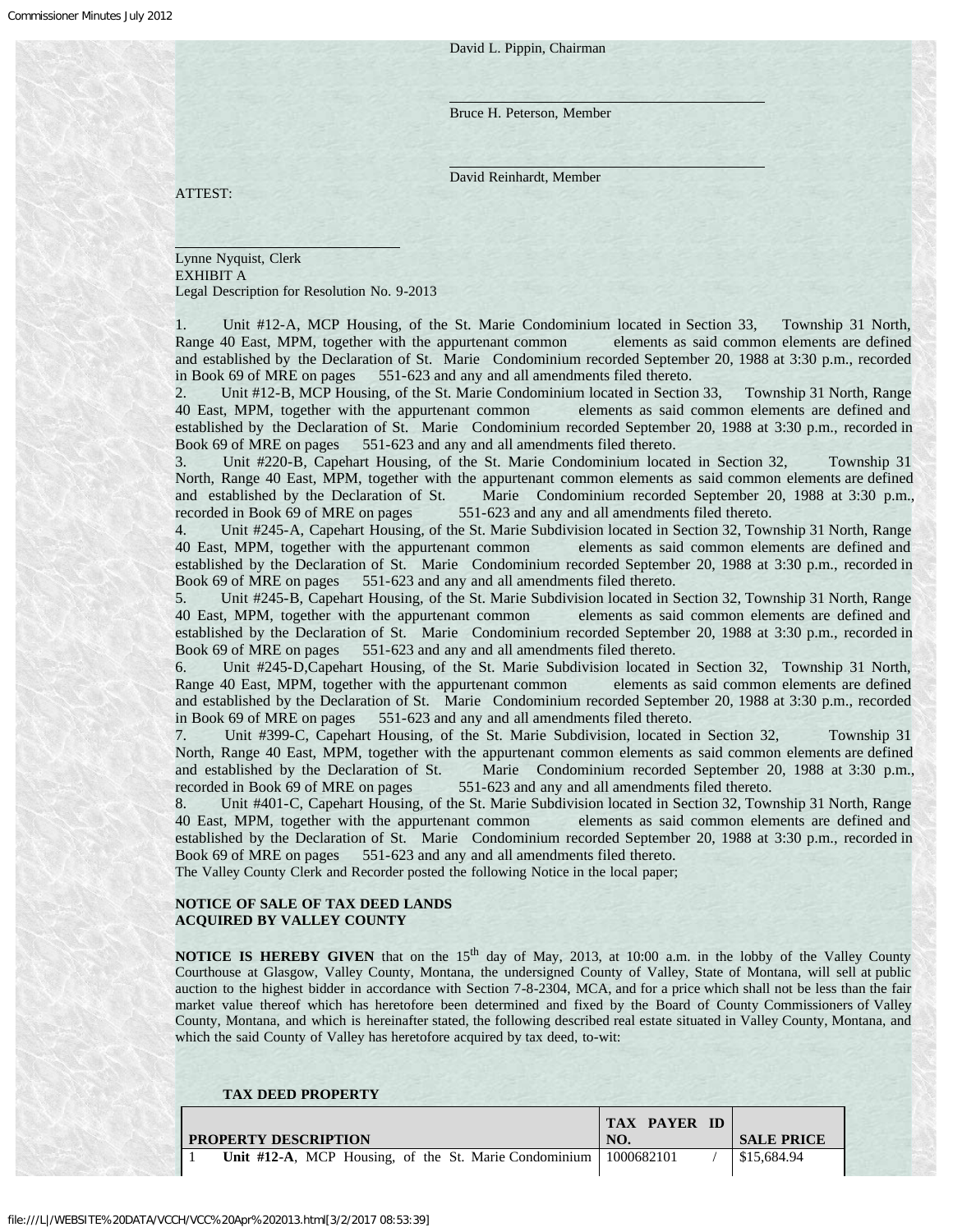|   | located in Section 33, Township 31 North, Range 40 East,<br>MPM, together with the appurtenant common elements as said<br>common elements are defined and established by the<br>Declaration of St. Marie Condominium recorded September 20,<br>1988 at 3:30 p.m., recorded in Book 69 of MRE on pages 551-<br>623 and any and all amendments filed thereto.                                                                   | 4361-33-2-03-06-<br>A012                                       |             |
|---|-------------------------------------------------------------------------------------------------------------------------------------------------------------------------------------------------------------------------------------------------------------------------------------------------------------------------------------------------------------------------------------------------------------------------------|----------------------------------------------------------------|-------------|
| 2 | Unit #12-B, MCP Housing, of the St. Marie Condominium<br>located in Section 33, Township 31 North, Range 40 East,<br>MPM, together with the appurtenant common elements as said<br>common elements are defined and established by the<br>Declaration of St. Marie Condominium recorded September 20,<br>1988 at 3:30 p.m., recorded in Book 69 of MRE on pages 551-<br>623 and any and all amendments filed thereto.          | 1000682102<br>4361-33-2-03-06-<br><b>B012</b>                  | \$10,800.00 |
| 3 | Unit #220-B, Capehart Housing,<br>of the St. Marie<br>Condominium located in Section 32, Township 31 North,<br>Range 40 East, MPM, together with the appurtenant common<br>elements as said common elements are defined and established<br>by the Declaration of St. Marie Condominium recorded<br>September 20, 1988 at 3:30 p.m., recorded in Book 69 of MRE<br>on pages 551-623 and any and all amendments filed thereto.  | 1006581000<br>4361-32-1-11-05-<br><b>B220</b>                  | \$13,702.06 |
| 4 | Unit #245-A, Capehart Housing, of the St. Marie Subdivision<br>located in Section 32, Township 31 North, Range 40 East,<br>MPM, together with the appurtenant common elements as said<br>common elements are defined and<br>established by the<br>Declaration of St. Marie Condominium recorded September 20,<br>1988 at 3:30 p.m., recorded in Book 69 of MRE on pages 551-<br>623 and any and all amendments filed thereto. | 1000694001<br>4361-32-1-17-03-<br>A245                         | \$11,967.09 |
| 5 | Unit #245-B, Capehart Housing, of the St. Marie Subdivision<br>located in Section 32, Township 31 North, Range 40 East,<br>MPM, together with the appurtenant common elements as said<br>common elements are defined and established by the<br>Declaration of St. Marie Condominium recorded September 20,<br>1988 at 3:30 p.m., recorded in Book 69 of MRE on pages 551-<br>623 and any and all amendments filed thereto.    | 1000694002<br>$\prime$<br>4361-32-1-17-03-<br>B <sub>245</sub> | \$12,023.49 |
| 6 | Unit #245-D, Capehart Housing, of the St. Marie Subdivision<br>located in Section 32, Township 31 North, Range 40 East,<br>MPM, together with the appurtenant common elements as said<br>common elements are defined and<br>established by the<br>Declaration of St. Marie Condominium recorded September 20,<br>1988 at 3:30 p.m., recorded in Book 69 of MRE on pages 551-<br>623 and any and all amendments filed thereto. | 1000694004<br>4361-32-1-17-03-<br>D <sub>245</sub>             | \$11,968.60 |
| 7 | Unit #399-C, Capehart Housing, of the St. Marie Subdivision,<br>located in Section 32, Township 31 North, Range 40 East,<br>MPM, together with the appurtenant common elements as said<br>common elements are defined and established by the<br>Declaration of St. Marie Condominium recorded September 20,<br>1988 at 3:30 p.m., recorded in Book 69 of MRE on pages 551-<br>623 and any and all amendments filed thereto.   | 1006748000<br>4361-32-2-03-06-<br>C399                         | \$13,831.66 |
| 8 | Unit #401-C, Capehart Housing, of the St. Marie Subdivision<br>located in Section 32, Township 31 North, Range 40 East,<br>MPM, together with the appurtenant common elements as said<br>common elements are defined and<br>established by the<br>Declaration of St. Marie Condominium recorded September 20,<br>1988 at 3:30 p.m., recorded in Book 69 of MRE on pages 551-<br>623 and any and all amendments filed thereto. | 1006751000<br>4361-32-2-03-04-<br>C <sub>401</sub>             | \$14,560.73 |

A quit claim deed will be issued to the purchaser. Valley County makes no warranty regarding title of the property herein described. Valley County does not guarantee access to the properties.

There is hereby reserved by Valley County all oil, gas, hydrocarbons and other minerals now owned by Valley County in and under or which may be recovered and saved from the above-described lands, together with right of ingress and egress thereon for the purpose of exploration and production thereof.

The right to reject any and all bids is hereby expressly reserved.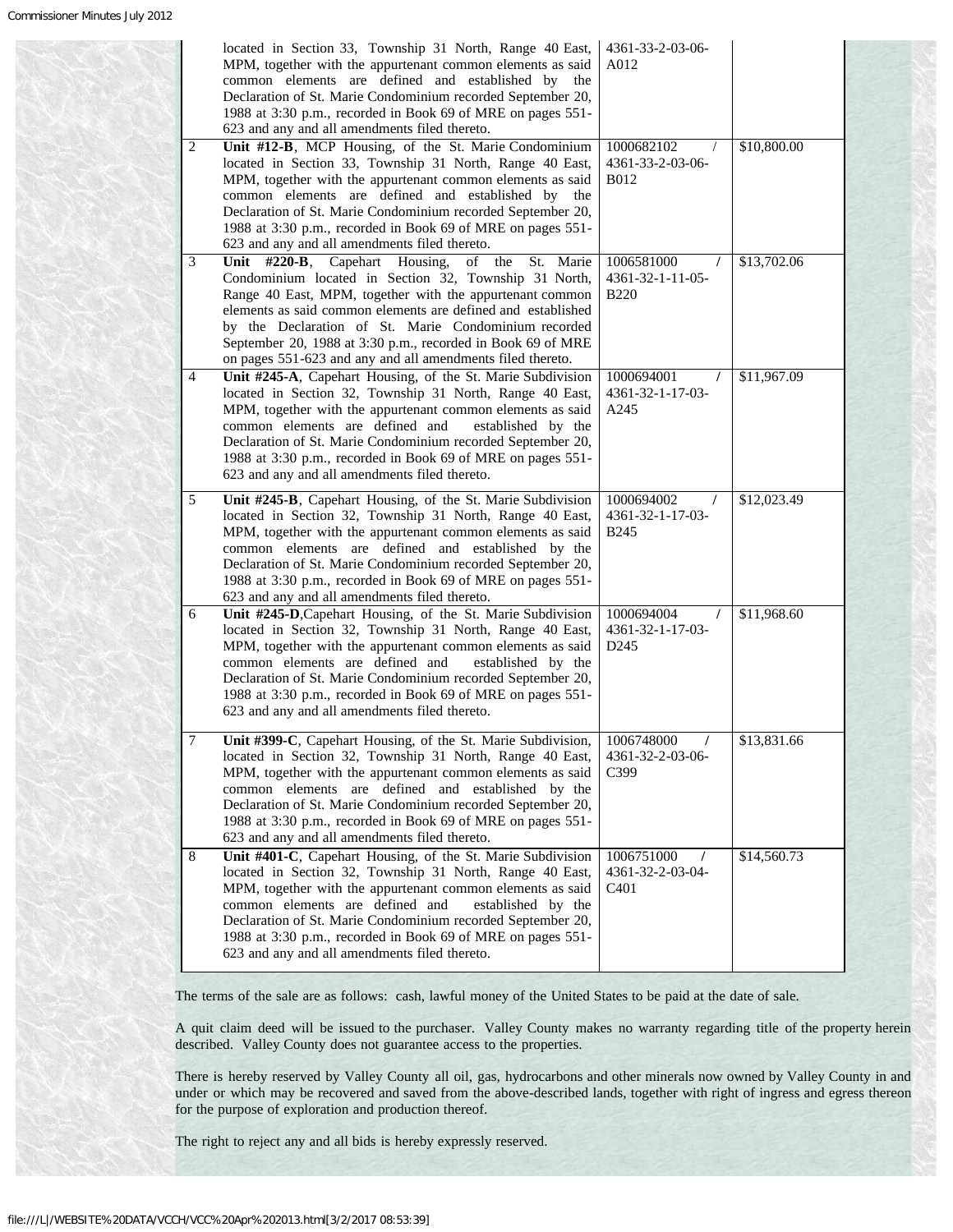Lynne Nyquist, Clerk of the Board of County Commissioners Valley County, Montana

# (Publish April 3 and 10, 2013)

The next item on the agenda was the Whatley Bridge and Road projects.

Commissioner Reinhardt said that he spoke with Great West Engineering and thought the cost of the engineering services may run over \$20,000, so Valley County needs to advertise and get bids for this service. Discussion followed. The Commissioners were in agreement to run a Request for Proposal (RFP) in the paper for the next two weeks. Chairman Pippin asked if Commissioner Reinhardt was in favor of sending the letters to FEMA to combine the funds for the two projects and put it towards fixing the bridge.

After some discussion a motion was made by Commissioner Reinhardt to send letters to Tim Thennis, Deputy Disaster Recovery Manager, Montana Disaster & Emergency Services, requesting that FEMA make the necessary changes that would allow Valley County to combine all the disaster funds from the Whatley Road project and the Whatley Bridge project to put towards the extension of the Whatley Bridge. The motion was seconded by Chairman Pippin and it carried.

A motion was made by Commissioner Reinhardt, seconded by Acting Chairman Pippin and carried to execute the following Pledged Securities:

### **FIRST COMMUNITY BANK, GLASGOW March 30, 2013**

| Fannie Mae Unsecrednt Call                    | Receipt $\#02673$ |       | 12/26/2017 | 500,000.00     |
|-----------------------------------------------|-------------------|-------|------------|----------------|
| Federal National Mtg. Assn.                   | Receipt #27881    | 1.13% | 09/06/2017 | 500,000.00     |
|                                               |                   |       |            |                |
| Federal National Mtg. Assn.                   | Receipt #27680    | .88%  | 08/28/2017 | 500,000.00     |
| <b>Federal Home Loan Banks</b>                | Receipt #26021    | 2.50% | 06/13/2014 | 1.000.000.00   |
| <b>Federal Home Loan Banks</b>                | Receipt #26022    | 0.87% | 12/12/2014 | 1.000.000.00   |
| Fannie Mae Unsecured Note Call Receipt #42553 |                   | 1.58% | 10/28/2016 | 500,000.00     |
| Federal National Mtg. Assn.                   | Receipt #10881    | 2.50% | 05/15/2014 | 500,000.00     |
| Federal National Mtg. Assn.                   | Receipt #10880    | 2.00% | 04/30/2020 | 500,000.00     |
| Federal National Mtg. Assn.                   | Receipt #10859    | 1.25% | 03/28/2017 | 500,000.00     |
| Federal National Mtg. Assn.                   | Receipt $\#10858$ | 1.00% | 02/27/2017 | 500,000.00     |
| Federal Agricultural Mtg.                     | Receipt $\#10879$ | 1.20% | 04/26/2014 | 500,000.00     |
| Fannie Mae Unsecured Note Call Receipt #10878 |                   | 2.00% | 04/17/2019 | 500,000.00     |
| Fannie Mae Unsecured Note Call Receipt #10860 |                   | 1.45% | 4/17/2017  | 500,000.00     |
| Fannie Mae Unsecured Note Call Receipt #10857 |                   | 1.75% | 2/21/2019  | 500,000.00     |
| <b>Balance at First Community Bank</b>        |                   |       |            | \$8,000,000.00 |

Larry Bergstrom, Nashua, visited with the Commissioners about an issue he is having with a dike that is being washed away by the Porcupine Creek.

After some discussion Commissioner Reinhardt said he would contact Tracy Cumber, District Conservationist, Glasgow USDA-NRCS, and see if there was something they could help Mr. Bergstrom with.

Mr. Bergstrom left the office.

Bill Lloyd, Great West Engineering, called and visited with the Commissioners about the engineering services for the Whatley Bridge. He said they may be able to get the job done for under \$20,000, but he felt like the Commissioners really do need to advertise for the engineering services. Discussion followed.

Mr. Lloyd said that the grant applications for the TSEP projects are due the middle of May and asked if Valley County would be interested in applying for funds to fix bridges.

It was agreed after some discussion that Valley County will advertise for the engineering services for the Whatley Bridge and the TSEP projects.

Mr. Lloyd said he would send up information for the Request for Proposals (RFP) for the engineering services and the phone call came to an end.

The meeting was adjourned at 2:30 p.m.

ATTEST: ATTEST: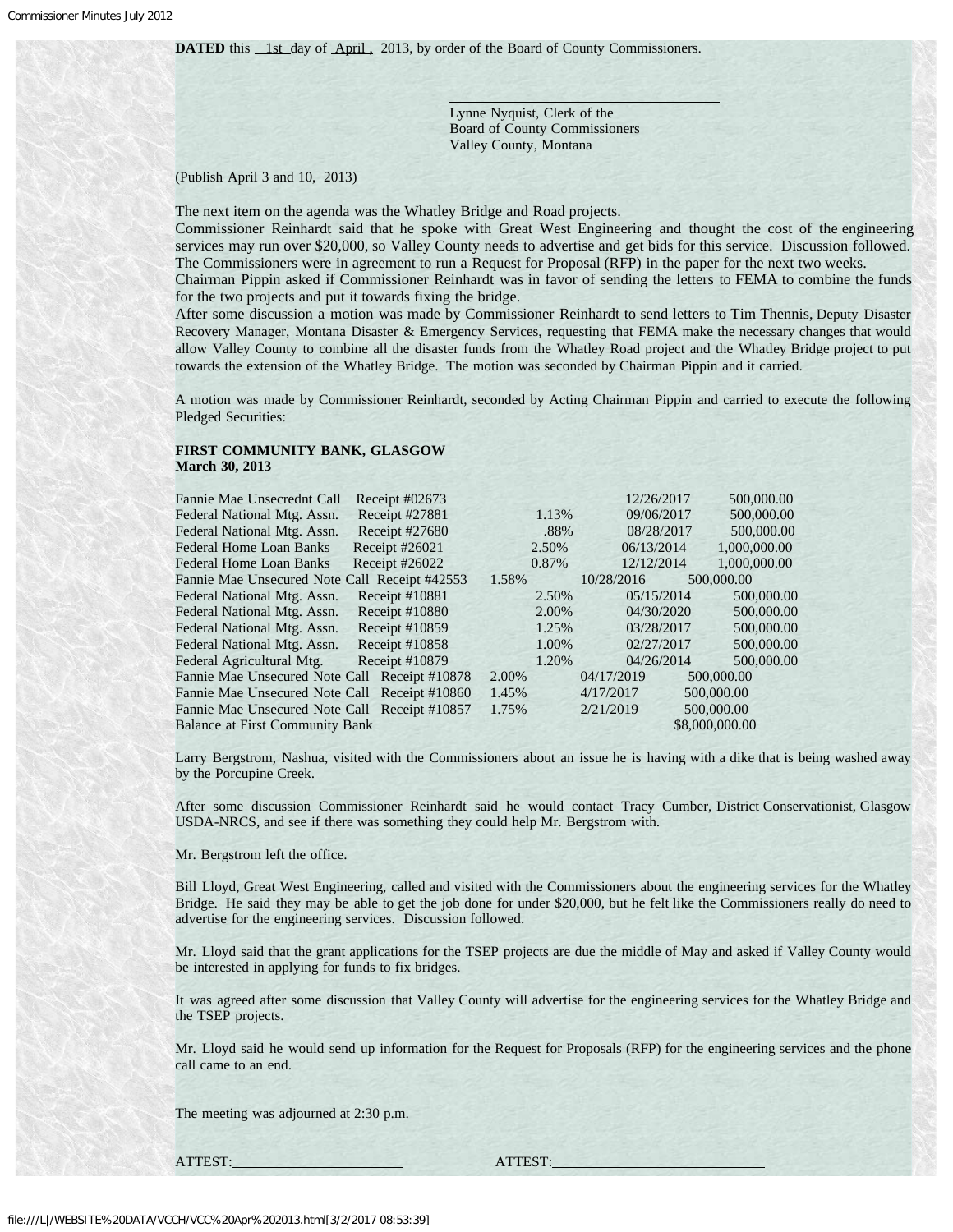### **APRIL 2, 2013**

The Board of County Commissioners met in regular session in the office of the Commissioners with Chairman David L. Pippin, member and David Reinhardt and Recording Secretary Joanne Strommen present.

Clay Berger visited with Chairman Pippin about the STAT Air service and the leasing of a new hangar from Valley County.

Commissioner Reinhardt joined the meeting.

Wayne Waarvik, Jr., Valley County Road Supervisor, stopped in and visited with the Commissioners about the Requests for Proposals (RFP) for the engineering services for the Whatley Bridge project.

A motion was made by Commissioner Reinhardt to publish the following Notice in the local paper. The motion was seconded by Chairman Pippin and the motion passed.

# **REQUESTS FOR PROPOSALS WHATLEY ROAD BRIDGE ENGINEERING AND/OR GRANT ADMINISTRATION SERVICES**

The Valley County Commission is soliciting proposals to hire a firm to provide general engineering and/or grant administration services for various designated and undesignated public works projects within the Valley County jurisdictional area. The County will utilize the selected firm to serve as an on-call County Engineer for a period of up to five years for professional engineering and/or grant administration related activities associated with but not limited to roads, bridges, trails, water, wastewater, solid waste, subdivision reviews, site development, environmental reviews, miscellaneous public works projects, etc. Desired services may include the following: planning, preliminary engineering, final design, surveying, construction administration, inspection work, grant writing and/or grant administration. The agreement and payment terms will be negotiated with the selected offeror.

The immediate need will be to assist the County with design, bidding, permitting, and construction management for the replacement of the Whatley Road Bridge. The Whatley Road Bridge was damaged during a flood event in Spring, 2011. The project will be funded by FEMA and must comply with all FEMA and Montana Disaster and Emergency Services requirements and regulations.

Specific tasks requested for the Whatley Road Bridge project include:

1. Topographic survey and mapping;

2. Geotechnical evaluation and foundation design;

3. Design of replacement structure in compliance with FEMA guidelines, Valley County standards, and other applicable guidelines;

4. Preparation of contract documents;

5. Bidding assistance;

- 6. Construction administration and inspection;
- 7. Compliance with FEMA and Montana DES requirements and regulations.

Responses to this RFP should include:

- 1. The firm's legal name, address and telephone number;
- 2. The principal(s) of the firm and their experience and qualifications;
- 3. The experience and qualifications of the staff to be assigned to the project;

4. A description of the firm's prior experience, including any similar projects (in particular those funded by CTEP, DNRC, TSEP, CDBG, SRF), size of community, location, total construction cost, and name of a local official knowledgeable regarding the firm's performance.

5. A description of the firm's current work activities and how these would be coordinated with the project, as well as the firm's anticipated availability during the term of the project;

- 6. The proposed work plan and schedule for activities to be performed;
- 7. List, including contact names, of the past five projects involving county bridge replacements.

8. The proposals will be evaluated based on the following criteria:

- Related experience on similar projects (25%);
- The qualifications of professional personnel to be assigned to the project  $(20\%)$ ;
- Overall quality of the proposal (20%);
- Recent and/or current work for the County, or a similar entity (20%);
- The capability to meet time and project budget requirements (5%);
- Present and projected workloads (5%); and
- Firm location (5%)

Four (4) copies of the proposals and all supporting materials suitable for evaluation shall be submitted. Legibility, clarity and completeness are essential. Proposals should provide assurance that the firm has the professional capability to satisfactorily

·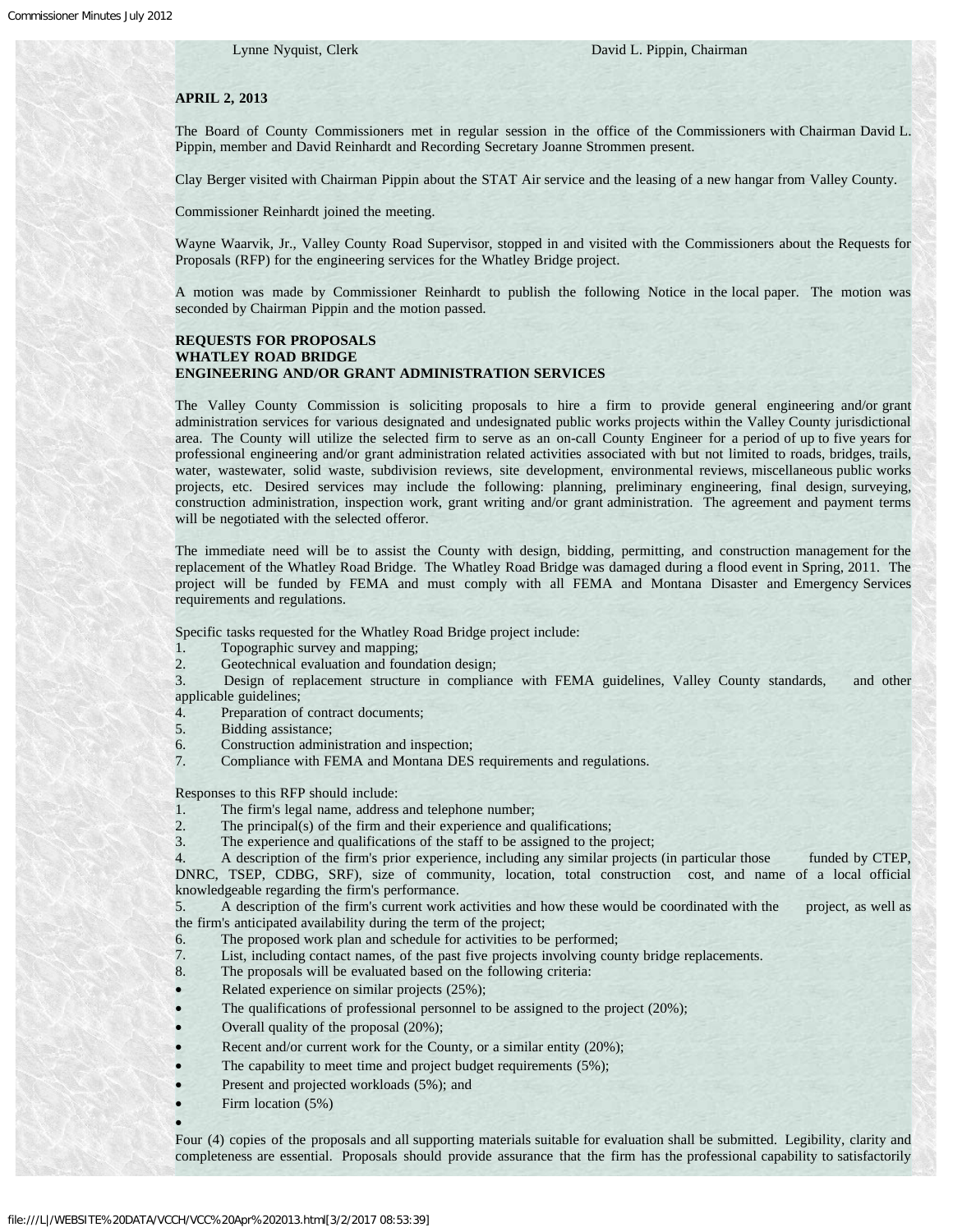#### complete all the tasks as described in the previous section.

The selection of finalists to be interviewed, if interviews are deemed necessary, will be based on an evaluation of the written responses. The award will be made to the most qualified firm whose proposal is deemed most advantageous to the County, all factors considered. Unsuccessful firms will be notified as soon as possible. Questions and responses should be directed to the Valley County Commission, 501 Court Square, Box #1, Glasgow, MT 59230-2405. All responses must be **received by 4:00 p.m. on April 15, 2013.** Please state "Engineering and/or Grant Administration Services Proposal" on the outside of the response package. Proposals may not exceed 25 one-sided pages, excluding a standard corporate brochure, cover letter, and personnel resumes.

This solicitation is being offered in accordance with federal and state statutes governing procurement of professional services. Accordingly, the County reserves the right to negotiate an agreement based on fair and reasonable compensation for the scope of work and services proposed, as well as the right to reject any and all responses deemed unqualified, unsatisfactory, or inappropriate.

**Valley County Commission**

David L. Pippin, Chairman

 $\overline{a}$  $\bar{p}$  , is the state of  $\bar{p}$  , i.e., i.e., i.e., i.e., i.e., i.e., i.e., i.e., i.e., i.e., i.e., i.e., i.e., i.e., i.e., i.e., i.e., i.e., i.e., i.e., i.e., i.e., i.e., i.e., i.e., i.e., i.e., i.e., i.e., i.e., i.e.,

Attest:

### $\overline{a}$ Lynne Nyquist, Clerk **NOTICE OF REQUEST FOR PROPOSALS**

A motion was made by Commissioner Reinhardt to publish the following Notice in the local paper. The motion was seconded by Chairman Pippin and the motion passed.

# **NOTICE OF REQUEST FOR PROPOSALS ADVERTISEMENT REQUESTS FOR PROPOSALS WHATLEY ROAD BRIDGE ENGINEERING AND/OR GRANT ADMINISTRATION SERVICES**

The Valley County Commission is soliciting proposals to hire a firm to provide general engineering and/or grant administration services for various designated and undesignated public works projects within the Valley County jurisdictional area. The immediate need will be to assist the County with a bridge assessment and preliminary engineering report for the replacement of selected bridges. The County will utilize the selected firm to serve as an on-call County Engineer for a period of up to five years for all professional engineering and/or grant administration related activities associated with but not limited to roads, bridges, trails, water, wastewater, solid waste, subdivision reviews, site development, environmental reviews, miscellaneous public works projects, etc. Desired services may include the following: planning, preliminary engineering, final design, surveying, construction administration, inspection work, grant writing and/or grant administration. The agreement and payment terms will be negotiated with the selected firm.

The immediate need will be to assist the County with design, bidding, permitting, and construction management for the replacement of the Whatley Road Bridge. The Whatley Road Bridge was damaged during a flood event in Spring, 2011. The project will be funded by FEMA and must comply with all FEMA and Montana Disaster and Emergency Services requirements and regulations.

Copies of the detailed request for proposals (RFP), including a description of the services to be provided by respondents, the minimum content of responses, and the factors to be used to evaluate the responses can be obtained by contacting the Valley County Commission, 501 Court Square, Box #1, Glasgow, MT 59230-2405. All responses to the detailed RFP must be **received by 4:00 p.m. on April 15, 2013**.

DATED this 2nd day of April, 2013.

 BOARD OF COUNTY COMMISSIONERS VALLEY COUNTY, MONTANA

David L. Pippin, Chairman

ATTEST: Lynne Nyquist, Clerk (Published April 3 & 10, 2013)

Jenny Reinhardt, Valley County Treasurer, visited with the Commissioners about a Sheriff's Sale that she is having on an old mobile home. Discussion followed.

Mrs. Reinhardt left the office.

Notices to Vacate two units were given to the Valley County Sheriff's Department to serve on renters who live in Units 220-B

 $\overline{\phantom{a}}$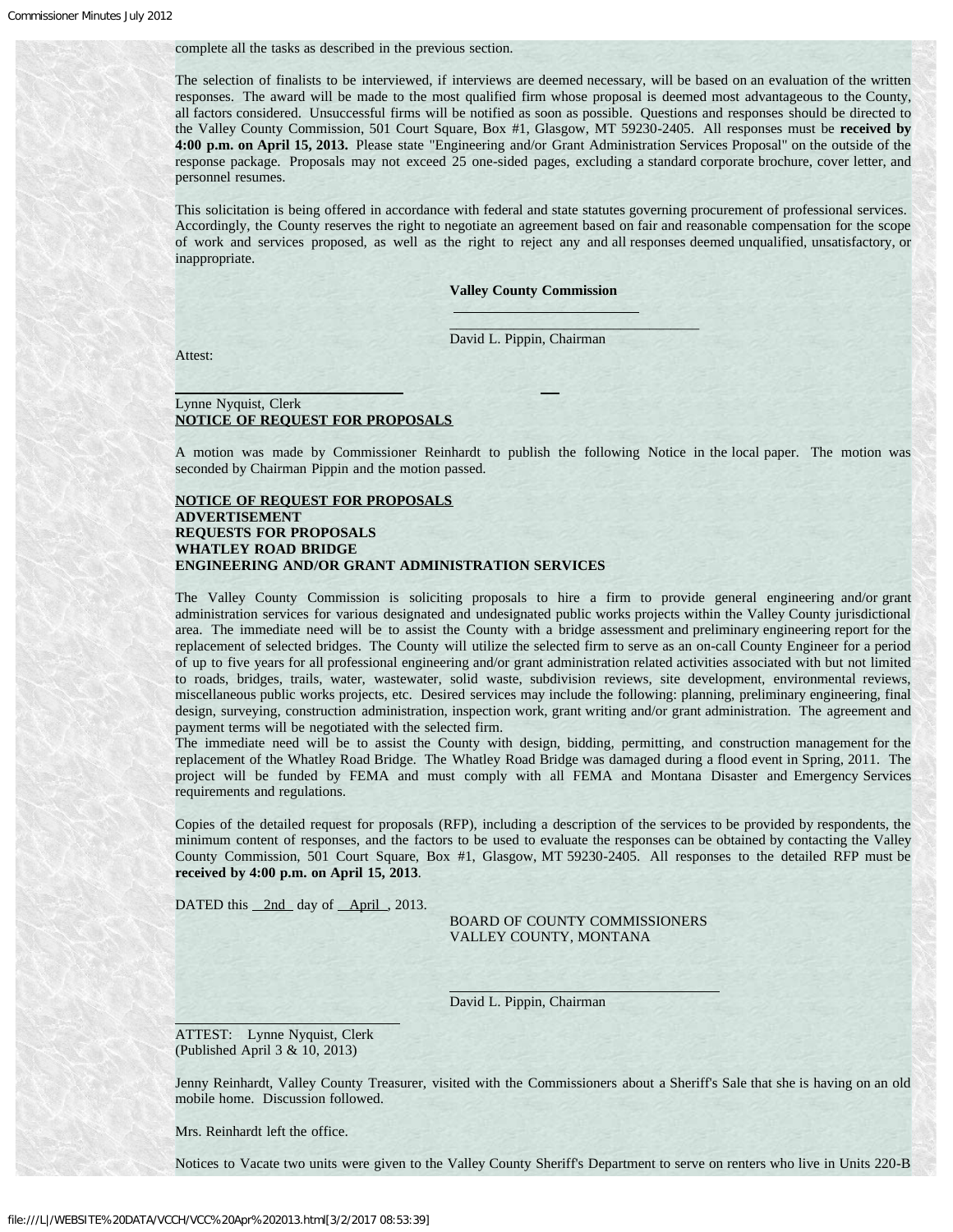and 399-C at St. Marie, Montana. These are the only Units that were taken through the Tax Deed process that it is believed to have someone living in them.

The meeting was adjourned at 2:30 p.m.

ATTEST: ATTEST:

Lynne Nyquist, Clerk David L. Pippin, Chairman

#### **APRIL 3, 2013**

The Board of County Commissioners met in regular session in the office of the Commissioners with Chairman David L. Pippin, members Bruce H. Peterson and David Reinhardt and Recording Secretary Joanne Strommen present.

René Clampitt, Planner/Dispatch Supervisor, joined the meeting to discuss the Kirkland Subdivision's final plat requirements.

Mrs. Clampitt handed out a form that had a list of things that needed to be addressed on the final Kirkland Subdivision Plat.

Chairman Pippin asked if it is required that the subdivision has to have all the utility lines in before the final plat is signed off. He asked if that is required in case there is a law suit involved after the subdivision is approved.

Mrs. Clampitt said that the last class she went to on subdivision regulations she was told that they should never go to final plat unless the utilities are in, because the County could get stuck with the property and then have to pay for it to be completed.

Mrs. Clampitt said that at their Planning Board meeting last night that the Board came up with the fact that the utility installation still needs to be addressed and it is not ready to go to final plat. She said the roads have not been changed to meet Valley County Standards and the water services have not been installed.

Commissioner Reinhardt voiced his frustration with the way the Kirkland subdivision has been done because the Idlewild Subdivision was so easy to approve. Any time the County needed something changed with the Idlewild Subdivision plat, they just did it and really worked well with the County.

Commissioner Peterson said that he would like the Kirklands to be sent a letter that indicates all the things that have to be fixed, so they can make the changes and be done with the process.

Mrs. Clampitt said there was some things found last night at the Planning Board that needs to be added to the list and she said they really need to get another engineer to review the subdivision because Jed Kirkland is doing his own engineer and survey services. She said that she will be sending an email to Mr. Kirkland detailing this list when she returns next week. At that time she will send a letter to him documenting all the changes that need to be made before the final plat can be approved.

Commissioner Peterson said that he thought the DEQ had already approved the drainage for the subdivision and Mrs. Clampitt agreed that he was correct.

Chairman Pippin said that Pete Olsen, who reviews all plats for Valley County, said that there needs to be a turn around on their road because it is over 4,000 feet long because that is what our subdivision regulations require. Discussion followed.

Chairman Pippin asked Mrs. Clampitt how they came up with the cost for the park land if the subdivision is not going to be put in a public park.

Mrs. Clampitt said she went to Allen Bunk, Department of Revenue, to get the current values and Mr. Bunk said the value for irrigated farmland in that area is \$9,500 per acre for the first acre and \$6,500 per acre for each additional acre. Subdivision regulations require that a subdivision of this size would require 5.17 acres be paid at fair market value in lieu of building a dedicated park. She said that Mr. Kirkland needs to document how he came up with \$1,746 as the fair market value. That is what he has submitted instead of including a dedicated park in the subdivision.

Mrs. Clampitt said that in the Kirkland Subdivision's Home Owner's Regulations it says they have two years to complete the lot improvements, so that means that people will not be able to build on their lot right away when they purchase them. Discussion followed.

Mrs. Clampitt said that somewhere it has to be written that Valley County is not responsible for any road maintenance or snow removal within the Subdivision. She said the Valley County Subdivision Regulations say the utility easements have to be a minimum of 15 feet and the Kirkland Subdivision has only ten feet for their utility easements. The Valley County Road has asked that the lots have shared access to the County Road so there won't have to be so many approaches. Discussion followed regarding the utility easements.

Commissioner Peterson said that Bob Hanson, Long Run Fire Department Chief, said he was going to go out and meet with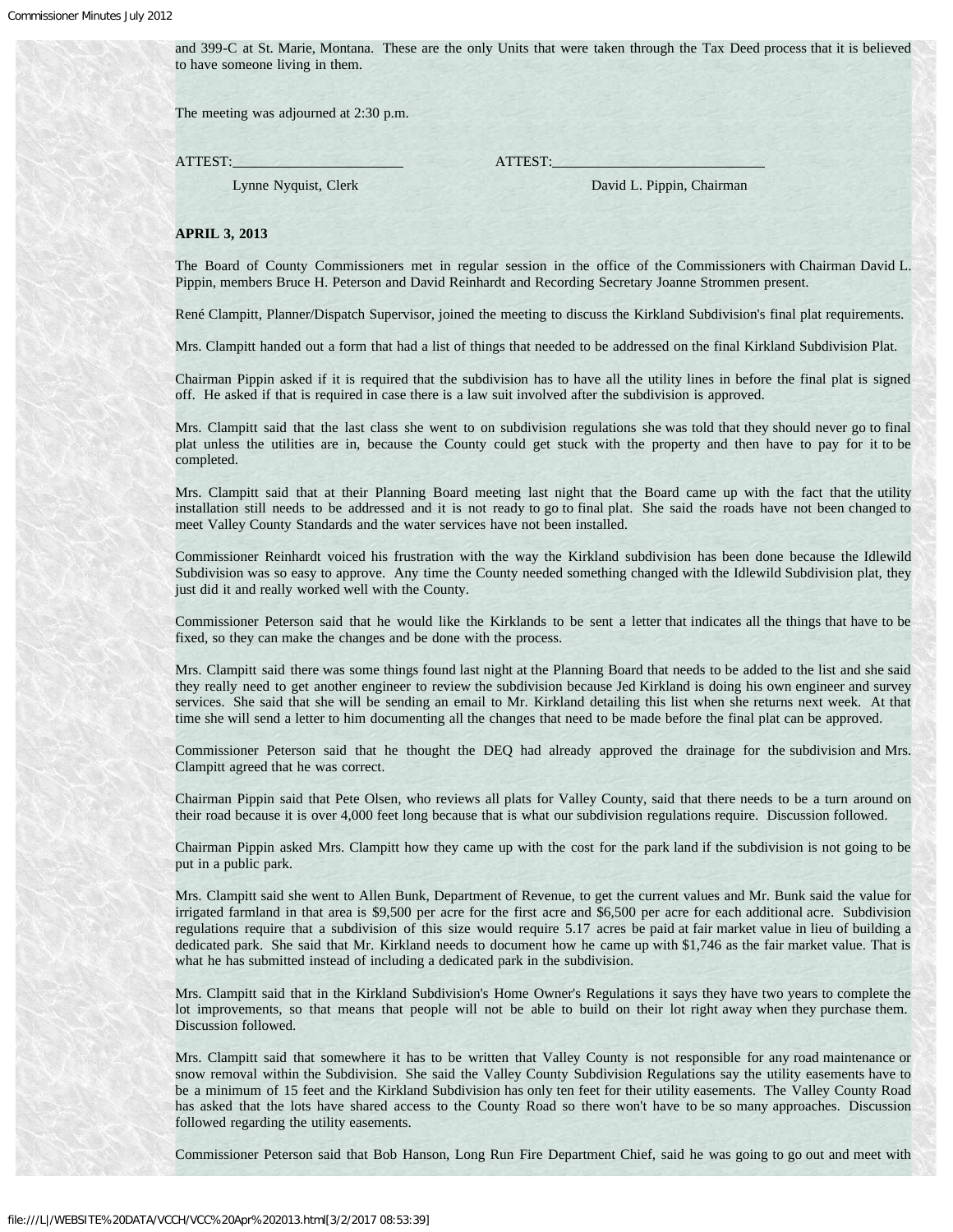Jed Kirkland to discuss what was needed for fire safety requirements and Mrs. Clampitt said that she had a letter from Mr. Hanson regarding this issue. She said that there was still a question about the dry hydrants for fire fighting. Discussion followed.

Chairman Pippin said that he had attended some training on subdivision regulations and he was told that county commissioners could not go together as a group to review a subdivision because then it would be considered a meeting. He said that he wanted the Valley County Commissioners to be careful as there may be some legal issues come up before this Subdivision is completed. Discussion followed.

Commissioner Peterson asked if the Subdivision plat has 60 feet designated for the road right-of-ways.

Mrs. Clampitt said Pete Olsen said the plat shows the road has 60 feet designated, but the measurements do not add up on the plat, so that has to be addressed and some numbers changed to be accurate.

Commissioner Peterson questioned who has the right to choose whether there is a park designated or money paid because the Kirklands maintain that it is their choice which one they choose.

Mrs. Clampitt said that it is actually up to the governing body, the County Commissioners, to waive the park dedication and she reviewed the regulation that states this. Discussion followed.

Chairman Pippin said that the price to be submitted to the county, in lieu of building a park, has to be a fair market value that is agreeable to all.

Mrs. Clampitt said that Mr. Kirkland set up a bank controlled deposit account to meet the bonding guarantee for the public improvements and that does not meet the requirement of the guarantee. Discussion followed.

Chairman Pippin read some documentation regarding a conflict of interest that said that any board member who may gain any private benefit, direct or indirect, should be very careful how they participate in the actions and if there is a conflict it needs to be declared publicly. He said that he wanted to read this to make sure everyone here is aware of this and there is no recourse needed. He said if I were Commissioner Peterson living out there, and maybe wanting to use the proposed golf course at the subdivision, you may want to visit with the County Attorney to see if there is any conflict of interest here. Chairman Pippin said he is just trying to protect themselves from any actions taken.

Commissioner Peterson said he already spoke with Nick Murnion, Valley County Attorney, and he was fine. He said he wants the Subdivision to be done right. Discussion followed.

Mrs. Clampitt said the Subdivision Regulations are not very clear, they just say "required improvements" must be done, and she asked the Commissioners what they would consider to be the "required improvements". She said things like the utilities, electrical and water and sewer should be done. She voiced her concern that if a subdivision does not get finished the owners walk away, it goes back to the county and then the county is responsible to complete all the work.

Commissioner Reinhardt said that he felt that before the final plat is approved the lots should be complete and the buyer should be able to begin construction right now. Those lots should have all the basics completed so the new owner can immediately begin the construction. Discussion followed.

Mrs. Clampitt said she would get an email out to Mr. Kirkland before she leaves giving him a summary of the Planning Board meeting and tell him she will send a detailed letter next week documenting what needs to be addressed on the plat and she left the office.

The Commissioners left the office for a short while to participate in a quarterly jail tour.

Dora Jean Beil, Refuse District/Airport Commission Secretary, Darrell Morehouse and Paul Koski, Valley County Airport Commission joined the meeting.

Chairman Pippin informed the group that Nick Murnion, Valley County Attorney, told him that the County can enter into a lease on a building at the airport for up to 40 years.

Mr. Morehouse asked if that would apply to Choice Aviation then.

Chairman Pippin said that the decision is up to Valley County and the Airport Commission on the leases. He said that he was told that Choice Aviation sent a letter to STAT Air asking them to store their airplanes with them instead of Valley County. He said STAT Air is not interested in leasing from Choice Aviation and wants to continue with the County and that lease would make the loan payments. Discussion followed.

Commissioner Reinhardt said that a new hangar would generate funds but a terminal does not bring in much revenue.

Mr. Koski said that the Airport Commission has given Choice some options as to where they can build a new hangar. Choice will have to come up with a proposal that is accepted by the Valley County Attorney and the Commissioners before anything can be started up there. He said that he is concerned that Choice will be trying to get STAT Air and the Silver Airline rent leaving the County out. He asked if the Commissioners want to get a loan to build a hanger that might sit empty or use that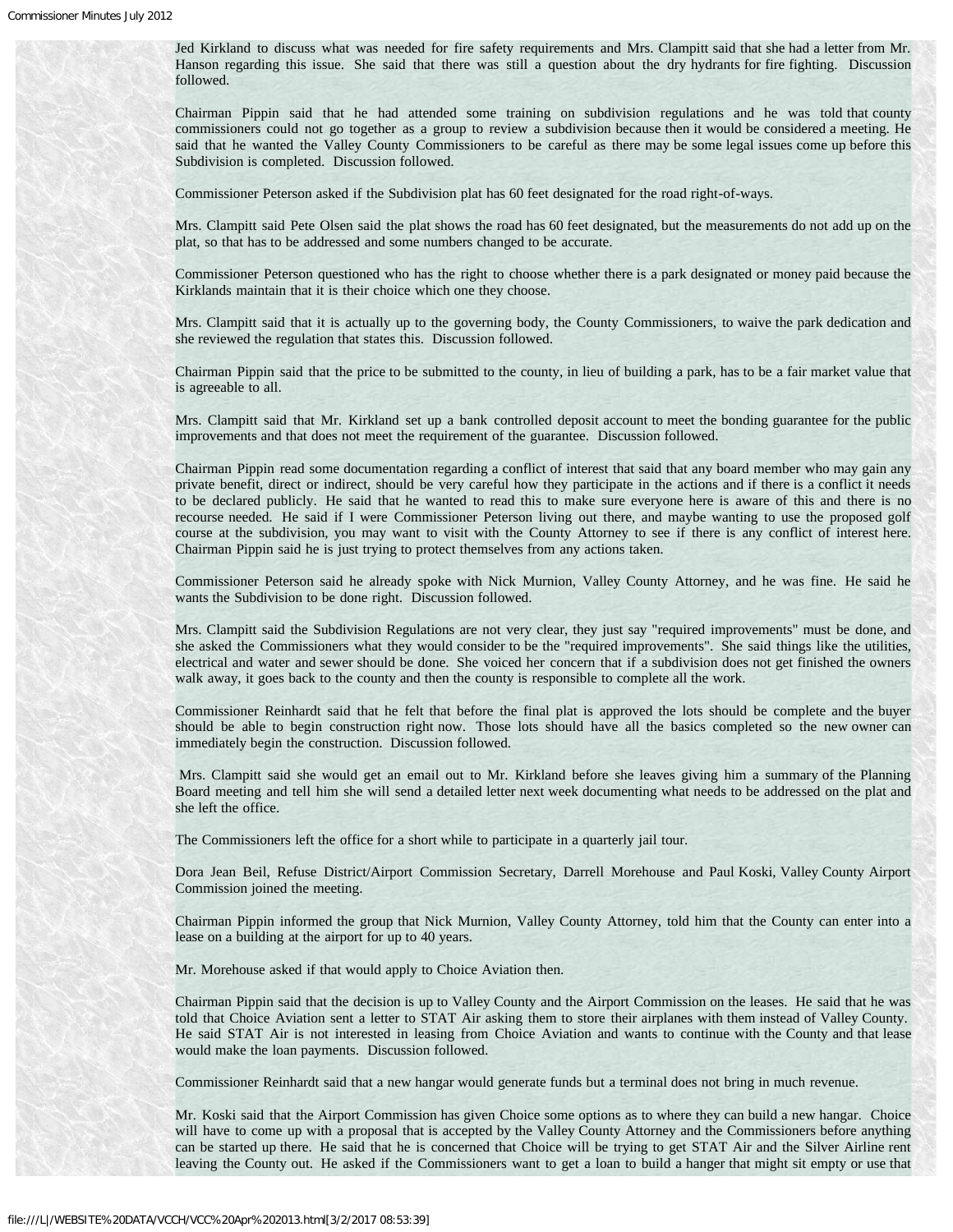money to build a new terminal building. Some different options were discussed.

Mr. Koski said the County should gain some revenue from the lease for the new hangar that Choice will be building. All of this will be included in the contract with Choice and it won't be signed until both parties are happy. He said he told Choice Aviation that they have to get a proposal to the County for the Airport Commission to look at, the County Attorney and the County Commissioners to review and accept. He informed Choice Aviation that it was going to take some time to get all that accomplished so they would not be starting their construction too soon. Discussion followed.

The group agreed that there is not much revenue generated from the Terminal Building but the rent from the hangar is where the revenue comes from. In about five or more years there may be some grant money available to look at a new hangar.

Commissioner Reinhardt said that he knows that Choice Aviation is bidding their new hangar right now.

Commissioner Peterson questioned why they are assuming the County would automatically lose the lease with Silver Airlines. Discussion followed.

Mr. Morehouse said that there is more money generated per night by the renting to transient planes, but the Silver Lease is a guarantee for budget planning.

Mr. Koski said that he would like to know for sure what the Valley County Commissioners would like to do.

The Commissioners were in agreement that they did not want to build a new terminal building but would consider building a hangar.

Mr. Koski asked if they should pay the \$36,000 to have the engineer do the design and begin the process. Discussion followed.

Chairman Pippin said he had to leave for another appointment and said he was in favor of building a new hangar and he left the office.

Mr. Morehouse said he was in favor of a new hangar and so was Kristie Brabeck, Airport Board member was also in favor.

Mr. Koski said he was too, if they didn't want to build a new terminal, so that is the majority of the Airport Commission.

Commissioner Peterson wanted to verify how the loan was going to be paid if they lose the lease with Silver Airlines.

Commissioner Reinhardt said that the STAT Air will not be moving and their lease will make the payments. If they lose Silver Airlines then that will reduce their revenue to the airport.

Mr. Morehouse said that they could lose Silver Airlines, but he did not believe that would happen. He said Silver will look at the cost and that will make their decision so the County will have to be competitive.

After some discussion it was agreed that Valley County needs to get the current commercial rates from a variety of airports, for rent of hangars and maybe increase what Valley County currently charges.

Mrs. Biel said the contracts will be renewed in December and they can address those rates then.

Commissioner Peterson said that Choice Aviation needs to realize that Valley County has put all the investment into the Airport, not Choice Aviation, and the decisions are made by Valley County. Discussion followed.

Commissioner Reinhardt said that he would continue to work with Robert Peccia & Associates Inc, to get the engineering agreement done and continue on the design work for the hangar.

The Airport Commission group left the office.

Wayne Waarvik, Jr., Valley County Road Supervisor, to discuss the Right-of-Way Application that was submitted by NorVal. He said NorVal wants to install a new utility line in about eight miles of County Road right-of-way. He said that he feels the location of these poles are unsafe because they are too close to the road. He asked who is liable if they are put in and someone hits a pole. Discussion followed.

Commissioner Reinhardt phoned MACo to ask about the liability issue and was told that if there is a problem and a law suit occurs, the County will be included. MACo suggested that the County add MCA §69-4-101 verbiage to the County's Rightof-Way Application. This code states that the County must allow the utility companies to access the Right-of-Way, but they have to be installed so as not to endanger the public. Discussion followed.

Mr. Waarvik said he would contact NorVal and discuss it with them and he left the office.

The meeting was adjourned at 3:15 p.m.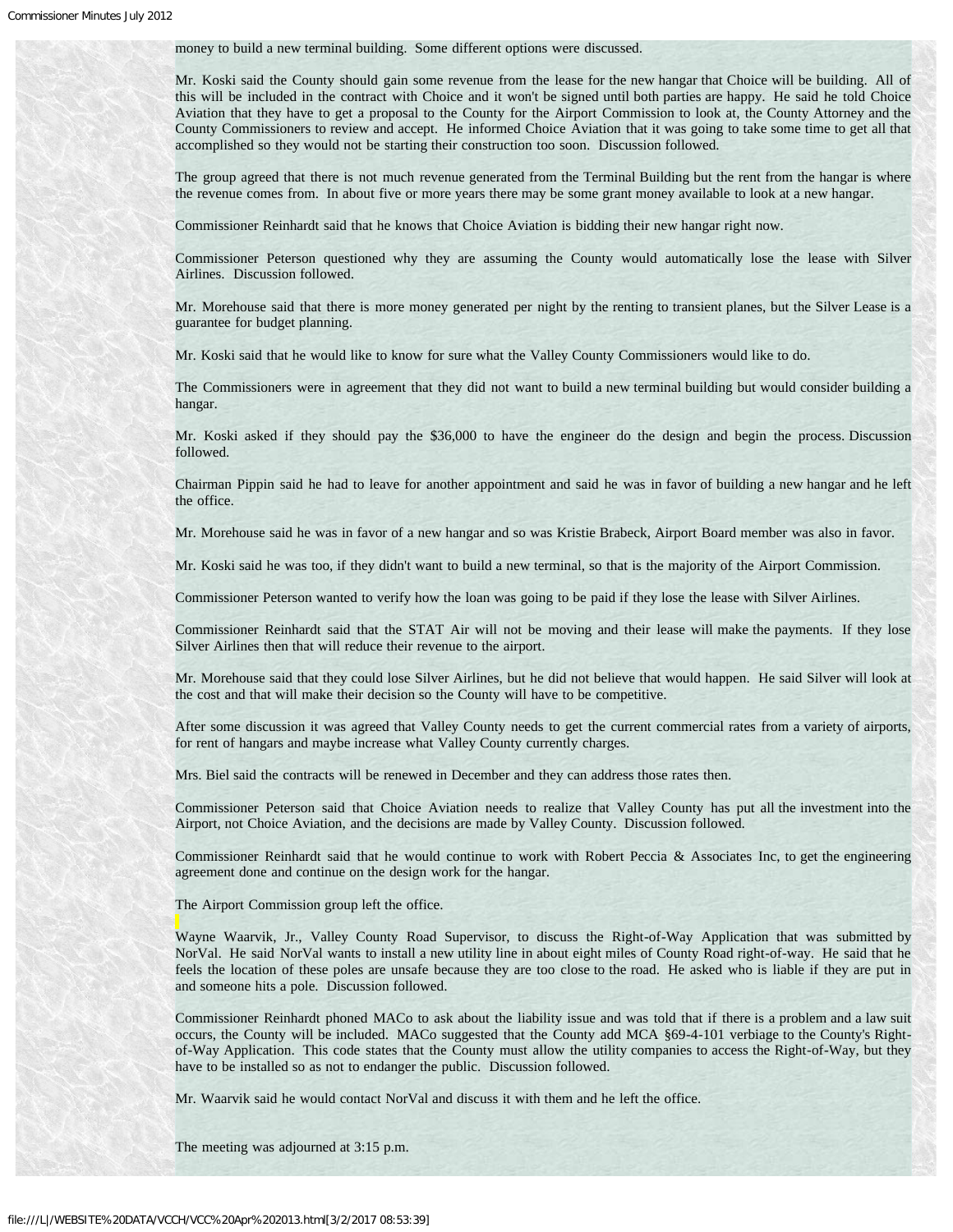# ATTEST: ATTEST:

Lynne Nyquist, Clerk David L. Pippin, Chairman

### **APRIL 4, 2013**

Chairman Pippin was in the office for a while in the morning working on the Free Tree Day activity.

Henry Endler, St. Marie, stopped in to ask the Commissioners for some assistance with a motor vehicle issue. The Commissioners were not in but the request will be forwarded to them.

### **APRIL 8, 2013**

The Board of County Commissioners met in regular session in the office of the Commissioners with Chairman David L. Pippin, members Bruce H. Peterson and David Reinhardt and Recording Secretary Joanne Strommen present.

Chairman Pippin left the office for the day.

Terry Parks visited with the Commissioners about his plans for St. Marie. He said there is currently a court judgment going on between Marv Bethea and Pat Kelly which will affect the ownership of property out there. He said Valley County has shares in a condominium association that is involved with this law suit and suggested that the County look into it.

Mr. Parks asked the Commissioners if they would consider trying to get ownership of some State land around St. Marie that the County could then sell. He said that he would like to get some right-of-way easement to put a sign on, at the St. Marie entrance.

Commissioner Reinhardt said he would contact the State and see if there is anything the County can do.

Mr. Parks left the office.

Commissioner Peterson left the office.

The meeting was adjourned at 3:30 p.m.

ATTEST: ATTEST:

Lynne Nyquist, Clerk David L. Pippin, Chairman

#### **APRIL 9, 2013**

The Board of County Commissioners met in regular session in the office of the Commissioners with Chairman David L. Pippin, members Bruce H. Peterson and David Reinhardt and Recording Secretary Joanne Strommen present.

Clay Berger, STAT Air Director, visited with the Commissioners about a hangar lease with Valley County to store the STAT Air ambulances. He submitted a sample lease for the Commissioners to look at.

Jim Mattfeldt, Hinsdale, visited with the Commissioners about there not being a Valley County Deputy located in Hinsdale anymore and he said there was an incident that happened with someone trying to break into homes and said Hinsdale needs a deputy located there.

Chairman Pippin said that the Commissioners really don't have any say in the Valley County Sheriff's policies and it is up to the Sheriff to decide.

Commissioner Peterson said that he understands that Mr. Mattfeldt hates to lose the Deputies in their town, but all the outlying areas would like to have a Deputy living in their town.

Chairman Pippin suggested Mr. Mattfeldt go and visit with Glen Meier, Valley County Sheriff, about his concerns.

Samar Fay, Glasgow Courier, joined the meeting and discussed the oil waste disposal project with the Commissioners.

Chairman Pippin began Discussion and Decision at 10:35 a.m.

There was no public comment submitted.

A motion was made by Commissioner Peterson authorizing the Chairman to execute a Notice of Employment for Ryan Geer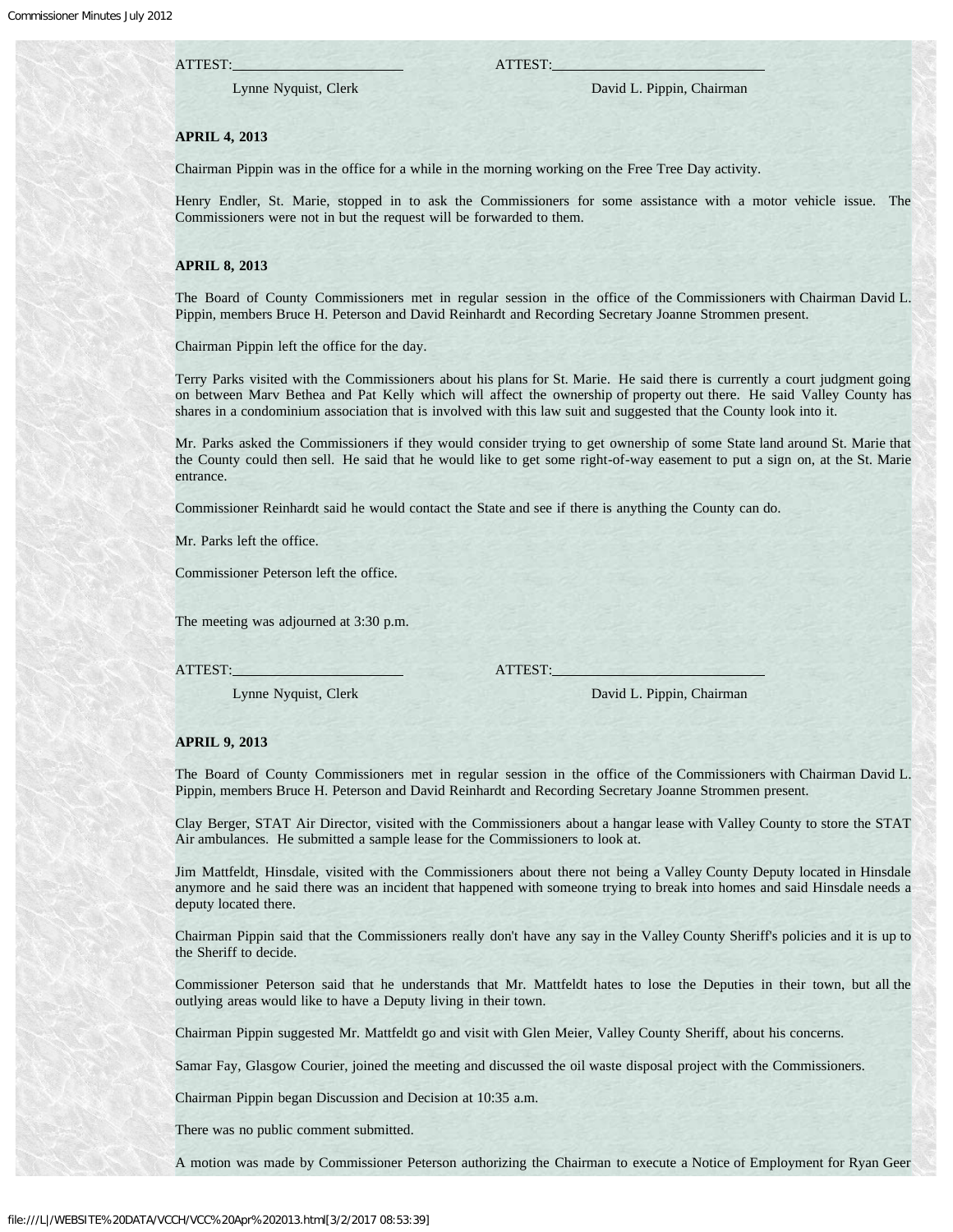as a permanent, part-time Driver for the Transit beginning April 2, 2013, at \$10.74 per hour. The motion was seconded by Commissioner Reinhardt and passed unanimously.

The Great Northern Development Corp. (GNDC) dues of \$4,119 was the next item on the agenda.

Chairman Pippin said the dues are the same as they were last year and asked if the Commissioners wanted to continue being members and pay those dues.

Commissioner Reinhardt said that he felt the GNDC does try and help out Valley County so he was fine with paying the dues. Discussion followed.

A motion was made by Commissioner Reinhardt to pay the Great Northern Development Corp. (GNDC) dues for 2012-2013 of \$4,119 out of PILT funds as they have been paid in the past. The motion was seconded by Commissioner Peterson and it passed unanimously.

The next item on the agenda was the Child & Family Services Office Lease for 2013-2015.

Chairman Pippin said he would like to add the cost of living increase to the current rates.

After some discussion it was agreed that the Commissioners will look further into this and consider it again after more information is gathered.

The Service Provider Designation Form for the earmarked alcohol tax monies from the State of Montana was the next item on the agenda.

These funds provide for the chemical dependency treatment and prevention services which Valley County gives to Eastern Montana Community Mental Health Center (EMCMHC) to provide those services.

A motion was made by Commissioner Peterson directing the Chairman to sign the Service Provider Designation Form indicating that 100% of Valley County's alcohol tax monies are given to the Eastern Montana Community Mental Health Center (EMCMHC) who will provide the chemical dependency treatment and prevention services for Valley County. The motion was seconded by Commissioner Reinhardt and passed unanimously.

The next item on the agenda was the Certificate of Lien Satisfaction for Barbara Nelson.

A motion was made by Commissioner Reinhardt, seconded by Commissioner Peterson and passed unanimously to execute the following Certificate of Lien Satisfaction;

### **CERTIFICATE OF LIEN SATISFACTION**

VALLEY COUNTY, Montana, through its authorized representative, filed for record in the Office of the Clerk and Recorder of Valley County, Montana, a Lien Agreement, No. 19776, which was duly filed on June 12, 1998, as Document Number 107860. Under such Lien Agreement, the lienholder gave notice of its lien against the real property situated in Hinsdale, Valley County, Montana, particularly described as follows:

South  $\frac{1}{2}$  of Lot 5, all of Lots 7 and 9, and the North  $\frac{1}{2}$  of Lot 11; Block 4, of the Original Townsite of Hinsdale, Valley County, Montana, according to the official plat thereof on file and of record in the Office of the Valley County Clerk and Recorder, Glasgow, Valley County, Montana.

Said lien is against **DONALD R. NELSON AND BARBARA S. NELSON,** the Owner of the aforementioned real property, whose address is as follows: P.O. Box 202, 238 Ohio Street, Hinsdale, Montana 59241, for services and materials provided by Valley County for such property.

On the 8th day of April , 2013, the Owner has fully satisfied the indebtedness described in the above-mentioned Lien Agreement. Therefore, in consideration of such payment, Valley County releases the aforementioned Lien Agreement against the property of **Donald R. Nelson and Barbara S. Nelson,** hereby consents and agrees that the above described lien be discharged of record.

Pursuant to Section 71-3-131, Montana Code Annotated, lienholder hereby authorizes and directs the Clerk and Recorder of Valley County, Montana, to discharge of record the above-described Lien Agreement.

DATED this  $8^{th}$  day of April, 2013.

### **VALLEY COUNTY**

ATTEST:

 $\overline{a}$ 

David L. Pippin, Chairman

Valley County Clerk and Recorder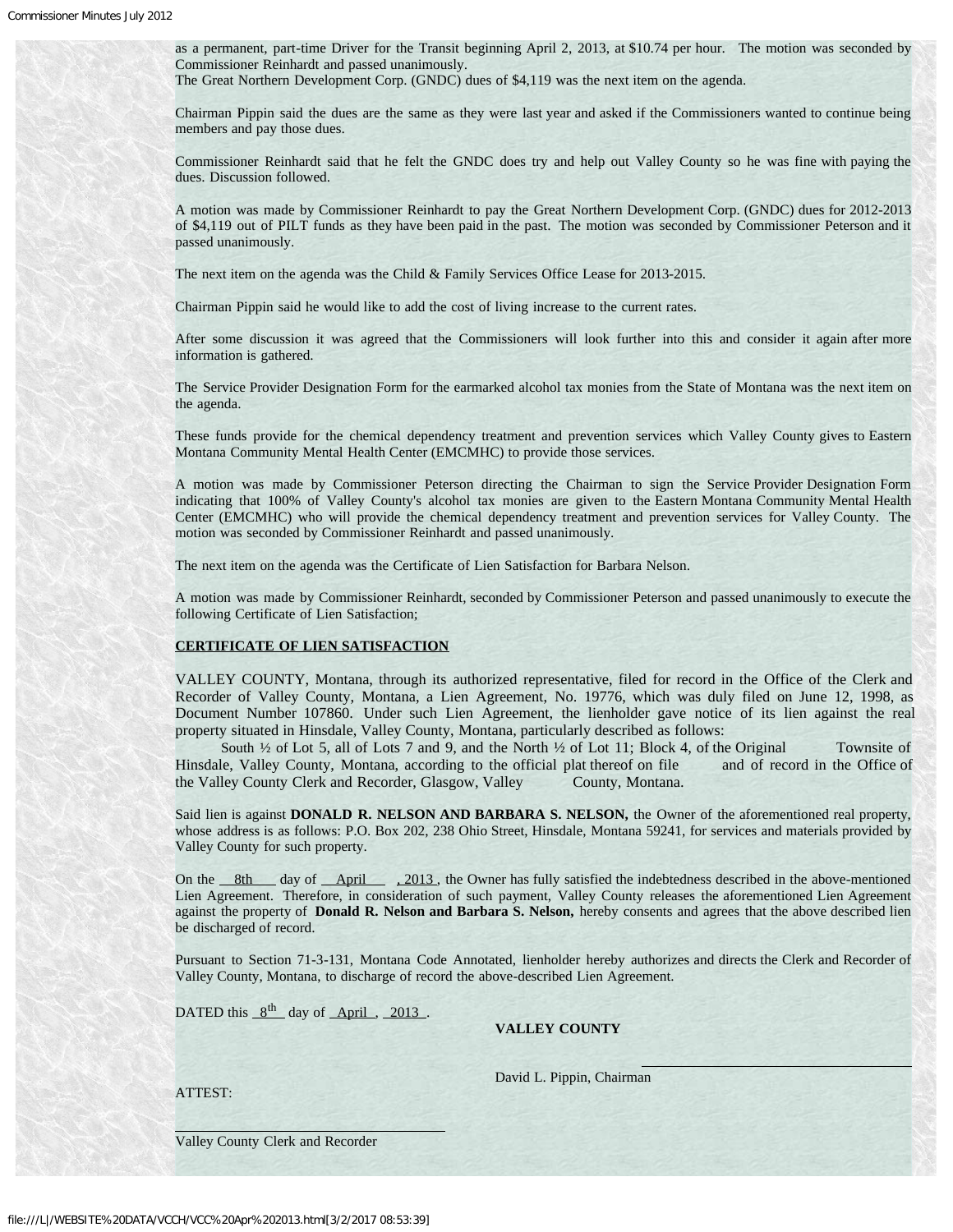Chairman Pippin said that he is still working on the INTERCAP Loan for the Airport Hangar and anticipated it will be completed soon. Discussion followed.

Commissioner Peterson asked if the Commissioners have any thoughts on the archiving project.

Chairman Pippin said that there is an individual coming later this week from Billings to visit with the Commissioners about this. He said that he thought Valley County should do a bid on this project.

Commissioner Peterson said he sent a message back to ArcaSearch telling them that Valley County is still looking into some different options. Discussion followed.

Mrs. Fay left the office.

Chairman Pippin left the office.

Josh Thompson visited with the Commissioners about getting certified to install septic tanks. He said he has asked the Valley County Sanitarian to contact him when the classes are being held but the Sanitarian has never contacted Mr. Thompson for the training.

Commissioner Reinhardt tried to contact Cam Shipp, Valley County Sanitarian, and did not get an answer but told Mr. Thompson he would visit with Mr. Shipp and let Mr. Thompson know what he finds out.

Chairman Pippin returned to the office.

Mr. Thompson left the office.

Cam Shipp, Valley County Sanitarian, visited with the Commissioners about St. Marie development issues and he left the office.

Brad Haight, and Kyle Paulson from Compass Wind joined the meeting.

Mr. Haight said that they are focusing on developing a 20 megawatts project located about twenty miles South of Opheim, just off Hwy 24. The project would have about 12 to 13 wind towers. He said there is a sliver of chance they may start construction this year, but more than likely the next year. Discussion followed.

Mr. Haight said the power would run through NorVal's system and then traded to Western Area Power Administration (WAPA). He said they met with NorVal earlier today. He said all the land they will be accessing is on private land. Discussion followed.

Mr. Paulson said that Judith Basin County and the people in that county were very favorable to the wind project they did there and he welcomed the Valley County Commissioners to contact the Judith Basin County Commissioners for reference.

Chairman Pippin asked the group what they are asking from the Valley County Commissioners.

Mr. Paulson said that in Judith Basin County they approached them with a Development Agreement concept which allows the County to agree to certain provisions and covers all the details through the development and construction of the project. Because Valley County does not have any zoning regulations relating to this type of development and he believed this process would probably work well for both sides. Discussion followed.

Mr. Paulson said that they will be requesting a tax abatement which is allowed. This abatement is set up for the first five years and is a 50% property tax abatement the first year, the next year at 40%, then to 30% and down until the tenth year it is taxed at full rate for the rest of the life of the project. Discussion followed.

Commissioner Reinhardt asked what the life of the project would be and Mr. Paulson estimated twenty years. Mr. Paulson said the project cost was estimated at about \$40 million.

Mr. Paulson said they need to negotiate the cost of an impact fee for Valley County. He said there is meaningful value in the development of this project for the County and they would want to pay for the impact on the County roads. The statutes say the County has a right of up to half of 1% of the cost of the construction. They said their project would be just over two miles off Hwy 24. Discussion followed.

Mr. Haight said their company builds and develops these types of projects and then sells them to someone else once constructed. Discussion followed.

Mr. Haight handed out a copy of the Development Agreement they had with Judith Basin County for the Commissioners to review.

Commissioner Peterson asked what their next steps were and Mr. Paulson said they will submit a permit of Classification, #1402, with the State of Montana.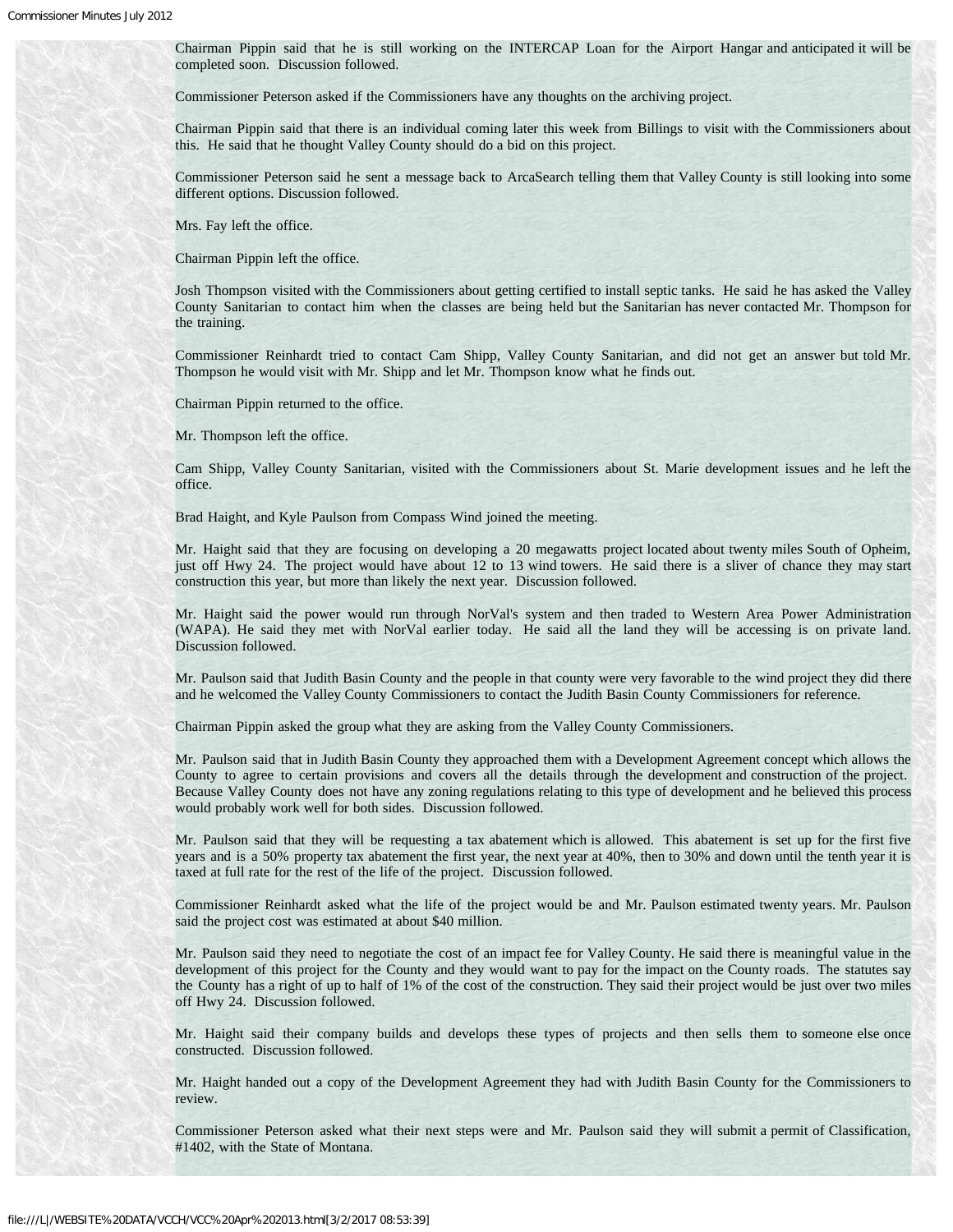Commissioner Peterson asked how many jobs this project would provide for Valley County and Mr. Haight said there would be a boost to Valley County during the construction period, but would only employ one to two employees on a full time basis thereafter. Discussion followed.

Mr. Haight said that once one wind project is built, it seems that others will follow.

The Commissioners informed the group that the County is in hopes that the Keystone Pipeline will be under construction at about that same time which may cause some shortage of services in the area. The group discussed some of the possible tax revenue that would be generated from the wind project, estimating it to be about \$300,000 per year, and about half of that money would go to the school districts.

Mr. Haight said that they are not ready to go public with all their plans yet, but will be going through the public process soon. He said they feel they have a very good shot at developing this project and moving forward. He said things can still go wrong, but they feel fairly confident that things are going to move forward. Discussion followed.

Chairman Pippin asked if they could take the sample agreement to the County Attorney to review and Mr. Haight said that would be fine.

Mr. Haight and Mr. Paulson said they would keep the Commissioners informed of their progress and they left the office.

Rick Seiler, Valley County DES Coordinator, asked the Commissioners if Valley County would be interested in submitting a grant to install an emergency generator that would supply all the services for the Courthouse in the event the power goes out. He said that he would like to submit an application for two different grant opportunities, one has a 50% match and one is 75% match. He said a generator would cost from \$50,000 to \$75,000. Discussion followed.

The Commissioners agreed that Mr. Seiler should apply for the grants and see if any are successful. They will still have the option to decline the funds if any grants are awarded.

Wayne Waarvik, Jr., Valley County Road Supervisor, and Rick Seiler, Valley County DES Coordinator, joined the meeting and discussed the Right-of-Way Application submitted by NorVal and the safety issue with the location of the utility poles that NorVal wants to put in. Discussion followed.

The Commissioners were in agreement that the County would like to charge a fee to anybody that runs utility poles parallel to the road.

Commissioner Peterson asked Nick Murnion, Valley County Attorney, to join the meeting and give some direction regarding this issue.

Mr. Munrion said that the County can always change their policy at any time. They will need to agenda the change and inform those people that this will affect. Discussion followed.

It was agreed by the Commissioners that it will be put on the agenda to update the Right-of-Way Application.

Mr. Murnion left the office.

Mr. Waarvik phoned Jack Knorr and put him on speaker phone for the Commissioners to visit with. Mr. Knorr was the former road supervisor for Stillwater County.

Mr. Waarvik asked Mr. Knorr how Stillwater County charged by the foot for utility lines that encroached on county roads in that county.

Mr. Knorr said that Stillwater County charged a \$75 per application fee, and a onetime charge of \$.10 per foot for the first mile and \$.05 per foot for any additional miles for any utility lines that run down the Stillwater County's right-of-way. He said this charge was a fee to inspect the work during the construction to verify that the applicants are following the safety requirements.

Commissioner Peterson asked Mr. Knorr if other counties were charging this and Mr. Knorr said yes, all the counties around him are charging this per foot fee. The call came to an end and Mr. Waarvik left the office.

The Commissioners agreed to check with other counties to see what the various charges were.

The meeting was adjourned at 4:00 p.m.

ATTEST: ATTEST:

Lynne Nyquist, Clerk David L. Pippin, Chairman

**APRIL 10, 2013**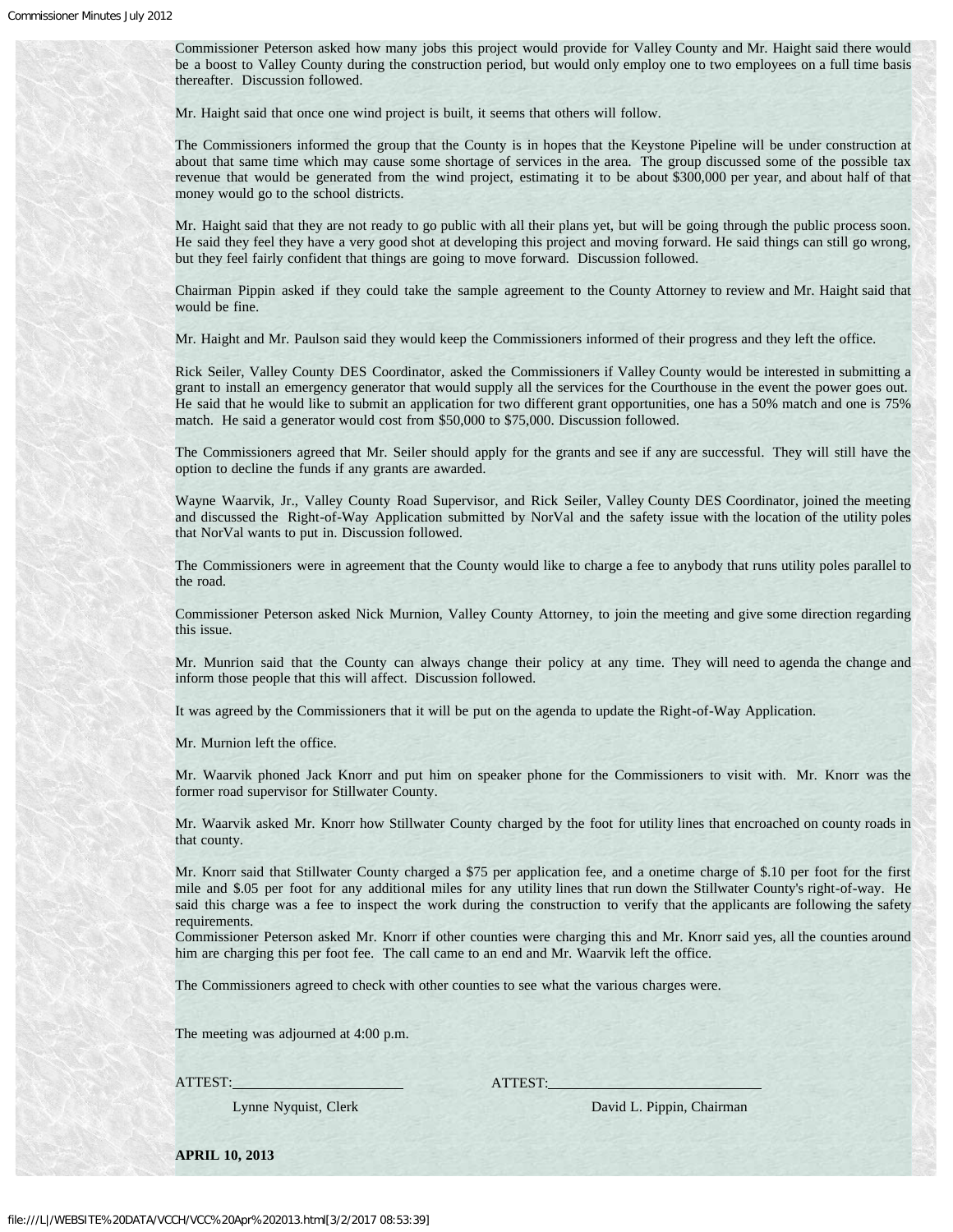The Board of County Commissioners met in regular session in the office of the Commissioners with Chairman David L. Pippin, members Bruce H. Peterson and David Reinhardt and Recording Secretary Joanne Strommen present.

The Commissioners left the office from 9:00 to 9:30 a.m. for the Employees meeting this morning.

Norm Girard, Valley County Museum Board Member, visited with Chairman Pippin about the Museum's budget.

Pursuant to the Request for Bid, Chairman Pippin opened sealed bids at 10:00 a.m. for the Valley County Weed and Glasgow Irrigation District bid for chemicals listed for the 2013 season. There was one chemical bid submitted from Ag Partners LLC, Glasgow, Montana.

Pursuant to the Request for Bid, Chairman Pippin opened sealed bids at 10:15 a.m. for the Valley County Weed District aerial spot spraying and GPS mapping of approximately 400 acres scattered over an area of approximately 200 square miles in Valley County for the 2013 season. There was one bid submitted from AV8-ORR Helicopter Services Inc., Hamilton, Montana.

Letters will be sent to these bidders notifying them that their bids will be accepted for the services as bid.

A motion was made by Commissioner Reinhardt authorizing the Chairman to execute a Notice of Employment for Robert Steele increasing his pay to \$14.50 per hour effective April 8, 2013. The motion was seconded by Commissioner Peterson and passed unanimously.

The Commissioners left the office to attend a presentation from Matt Davison, DIS Technologies, Billings, MT, on archiving documents.

Ryan Schlicting, RDO, and Wayne Waarvik, Jr., Valley County Road Supervisor, joined the meeting. Mr. Schlicting handed out some material on John Deere Motor Graders and the 2010 lease agreement with Valley County on the six motor graders that Valley County purchased from John Deere. The lease is set up to be complete in 2015. Mr. Schlicting said that if the County wants to trade some motor graders in early, before the new urea style motor graders are their only choice, there will be more money given for the trade-ins than what the lease shows.

After much discussion of the pros and cons to purchase motor graders before the lease is up, Mr. Schlicting said he would find out what the current value of the Valley County motor graders would be for trade-in and he the group left the office.

The meeting was adjourned at 3:30 p.m.

ATTEST: ATTEST:

Lynne Nyquist, Clerk David L. Pippin, Chairman

# **APRIL 11, 2013**

Chairman Pippin was in the office for a while today.

**APRIL 12, 2013**

Chairman Pippin was in the office in the morning for a while.

Commissioner Peterson stopped in the office for a while in the afternoon.

#### **APRIL 15, 2013**

The Board of County Commissioners met in regular session in the office of the Commissioners with Chairman David L. Pippin, members Bruce H. Peterson and David Reinhardt and Recording Secretary Joanne Strommen present.

Wayne Waarvik, Jr., Valley County Road Supervisor, visited with the Commissioners about an update to the Valley County Right-of-Way Application.

Commissioner Reinhardt joined the meeting.

Glasgow Mayor Dan Carney joined the meeting to discuss the combining of the Long Run Fire Department with the Glasgow City Fire Department.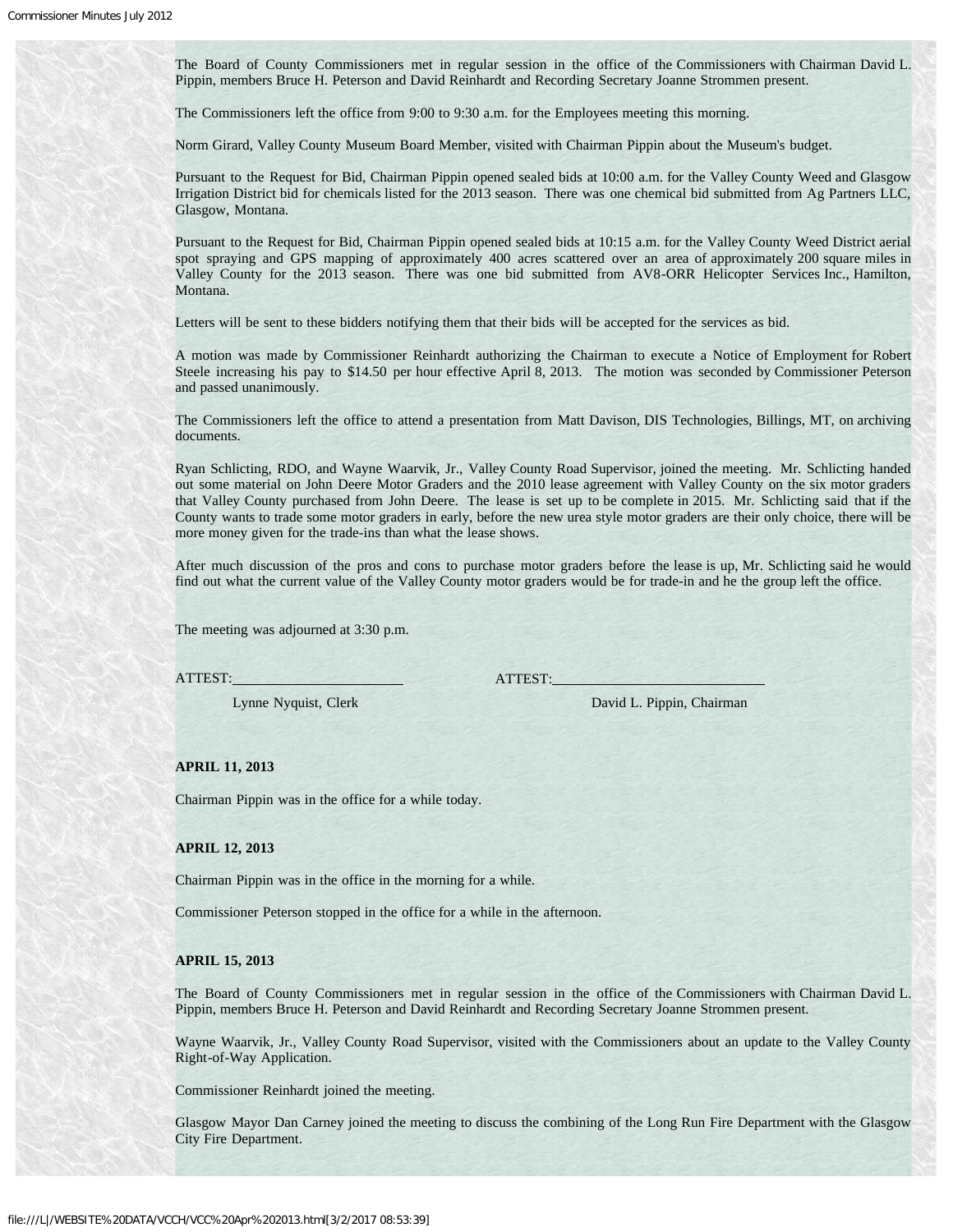Mayor Carney said that the Glasgow Fire Department was going to request that some Long Run Members be allowed to join the Glasgow Fire Department at the City Council meeting this evening and he thought there needed to be further information gathered before this is done. He said their main intent is to combine the departments so they can all train together and also to share some of the equipment. Discussion followed.

Chairman Pippin said that they need to come up with an agreement between the City and the County before they begin to share equipment and services.

Mayor Carney said that the Montana statutes allow for fire departments to supply mutual aid when needed.

Commissioner Reinhardt said he did not want to see the two departments combine and both entities have to pay workman comp insurance on the same person. He said he believed there was an MOU signed years ago that allowed both departments to provide service when needed. Discussion followed.

There was some discussion as to the liability coverage if a county truck was stored in a city building, or vice versa. The Commissioners agreed that there should not be any Valley County trucks stored in the City's building until there is a formal written agreement signed by both the City and the Valley County Commissioners.

Chairman Pippin said that the County and the City should always be sharing all kinds of training opportunities whenever there is any put on by either entity.

Mayor Carney left the office.

Colleen Pankratz, Valley County Transit Supervisor, joined the meeting and told the Commissioners about an incident with one of her buses and a handicapped rider.

Brian Austin, Valley County Refuse District Supervisor, joined the meeting.

A motion was made by Commissioner Peterson authorizing the Chairman to execute a Notice of Employment for Jake Zumbuhl as a permanent, part-time operator/laborer for the Refuse District beginning April 22, 2013, at \$15.50 per hour. The motion was seconded by Commissioner Reinhardt and passed unanimously.

Mr. Austin left the office.

The meeting was adjourned at 3:30 p.m.

ATTEST: ATTEST:

Lynne Nyquist, Clerk David L. Pippin, Chairman

### **APRIL 16, 2013**

The Board of County Commissioners met in regular session in the office of the Commissioners with Chairman David L. Pippin, members Bruce H. Peterson and David Reinhardt and Recording Secretary Joanne Strommen present.

Pam Walling and Traci Thatcher, MAo Health Care Marketing Coordinators, visited with the Commissioners about County's health insurance plans.

Commissioner Reinhardt joined the meeting.

Mrs. Walling and Ms. Thatcher left the office.

Samar Fay, Glasgow Courier, and Stan Ozark, KLTZ/Mix 93, joined the meeting.

Chairman Pippin began Discussion and Decision at 10:30 a.m.

There was no public comment.

There were no Notices of Employment/Termination submitted for action.

The next item on the agenda was the Child & Family Services Office Lease for 2013-2015.

Commissioner Peterson said that he emailed a message to the Department of Administration and informed them that we wanted to increase the office lease amount and asked if the Legislators have authorized an increase. Once we hear back from them we will get a contract to be signed. Discussion followed.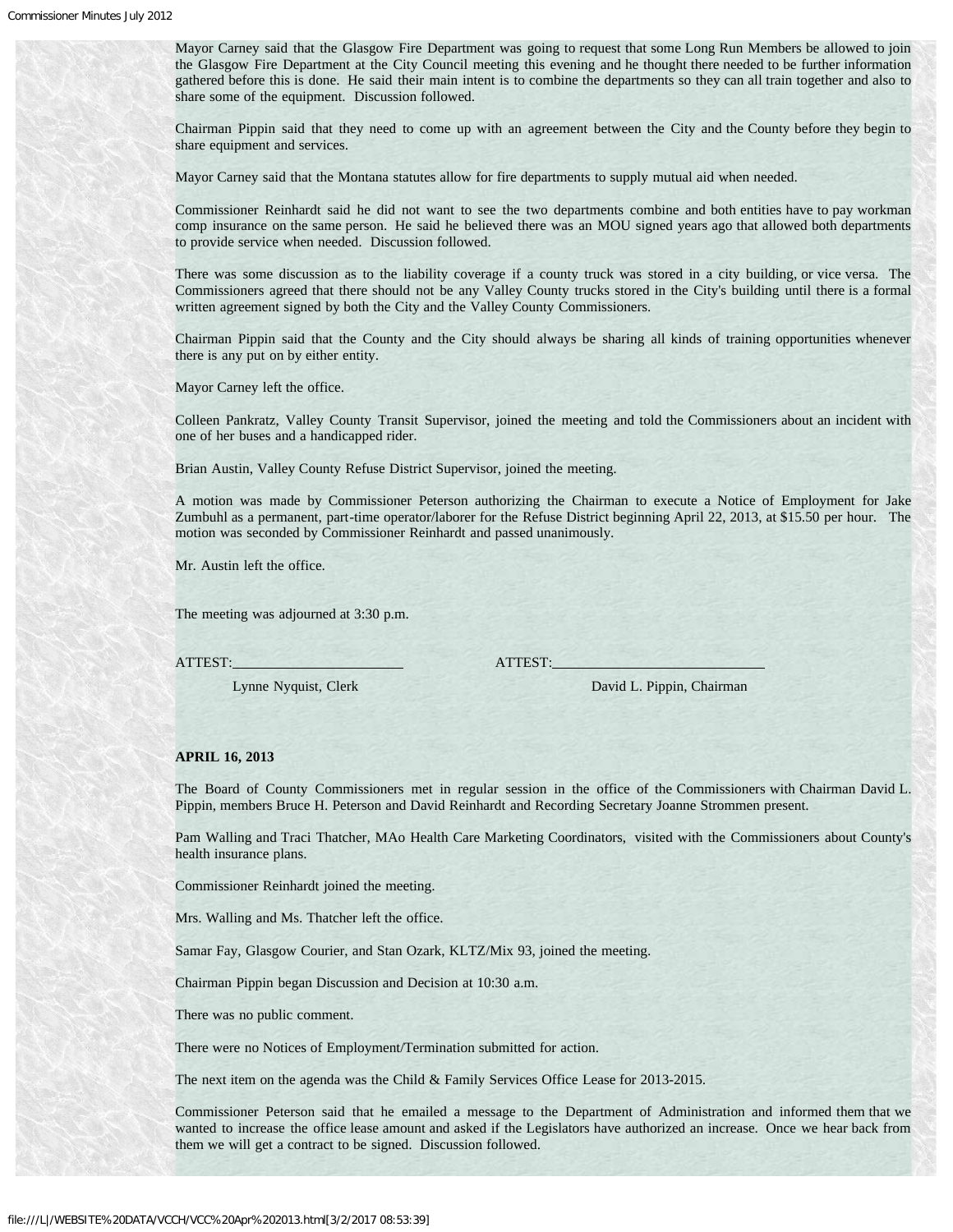The health insurance contributions was the next item on the agenda for discussion.

Chairman Pippin said Valley County has paid 85% of the single CM1000 plan in the past and with the current rates that amount for this year would be \$708.90, which will be about a \$30,000 increase over last year's total. He said the contribution was \$681.70 last year.

Mr. Ozark asked how much the County currently pays in health care costs and Commissioner Peterson said it will be about \$600,000 this year.

A motion was made by Commissioner Peterson that Valley County will give a benefit that is equal to 85% of the total combined cost of the single vision, single dental, and single Comprehensive Major Medical CM 1000-80-3000 rates for fiscal year 2013-14, and this would be a total contribution of \$708.90 per month for any fulltime or part-time employee that works 20 hours or more per week. This \$708.90 may be applied to any of the four available medical plans that will be available in 2013-14, and the County will continue to pay the \$2.50 monthly life insurance premium for all fulltime or part-time employees that work 20 hours or more per week, plus \$1.50 for dependant life insurance for a total of \$4.00 for life insurance premiums. The motion was seconded by Commissioner Reinhardt and passed unanimously.

The Commissioners explained the health insurance costs and Chairman Pippin said that the rising cost in health insurance is a major concern of this office and that is why Valley County bid out the health insurance coverage and received a bid from MACo Health Care Trust and Blue Cross and they were quite comparable with MACo coming in a touch lower, so we opted to stay with MACo.

The next item on the agenda was the Valley County Right-of-Way Application changes.

Chairman Pippin said that the Commissioners are considering adding a fee to the Right-of-Way Application that states there will be a cost of \$.10 per foot when utility lines are put in Valley County's road right-of-way as Stillwater County has done.

A motion was made by Commissioner Peterson to add the following fee to the Valley County Right-of-Way Application, the motion was seconded by Commissioner Reinhardt and passed unanimously;

"An Inspection Fee of 10 cents  $(10¢)$  per foot will be included with this application for the installation of an underground utility line or utility poles that run parallel to any Valley County Road." The Right-of-Way Applications submitted by John Kolstad and NorVal were the next item on the agenda.

A motion was made by Commissioner Reinhardt authorizing the Chairman to execute an Application and Permit to Use Right-of-Way No. 578, between Valley County and NorVal Electric Cooperative for the installation of an underground utility line, property located at two locations. One on Kawasaki Road, one mile north of US Hwy #2, and another crossing located at Frazer/Richland Road one mile north of US Hwy 2, Sections 25, 26 and 27, Township 27N, Range 44E. The motion was seconded by Commissioner Peterson and it unanimously passed.

A motion was made by Commissioner Peterson authorizing the Chairman to execute an Application and Permit to Use Rightof-Way No. 579, between Valley County and John Kolstad, for the construction of an approach located on the Skylark Road, Section 23, Tract 16B, Township 29N, Range 39E. The motion was seconded by Commissioner Peterson and it unanimously passed.

A motion was made by Commissioner Reinhardt, seconded by Commissioner Peterson and passed unanimously to sign the Valley County Treasurer's Report for the month ending March 31, 2013.

The next Whatley Road Bridge Engineering and/or Grant Administration services was the next agenda issue to be discussed.

Chairman Pippin opened the bids submitted by Great West Engineering and DJ&A Engineering. After some discussion the Commissioners decided to set up interviews as soon as possible with both engineering firms to discuss their services.

The election by acclamation request from Lynne Nyquist, Valley County Clerk and Recorder, was the next agenda item.

Chairman Pippin said that these two candidates were the only candidates to apply for these two separate openings so there does not need to be an election.

A motion was made by Commissioner Peterson to appoint by acclamation as requested by Lynne Nyquist, Valley County Clerk and Recorder, William W. Silver for the St. Marie Rural Fire District, and Cheryl L. Uphaus for the Glasgow Irrigation District. The motion was seconded by Commissioner Reinhardt and passed unanimously.

The next item on the agenda was the motor grader upgrade.

Chairman Pippin said that RDO was going to send back some more information documenting what the trade-in value would be if Valley County traded in their motor graders earlier and replaced them with new ones, and no information has been received. John Deere is going to have to upgrade their motor graders with a motor urea system to meet the new requirements. Valley County is considering purchasing new ones before this urea upgrade is done. Once the information is received from John Deere the Commissioners will look at it and this will be considered again. No action will be taken at this time.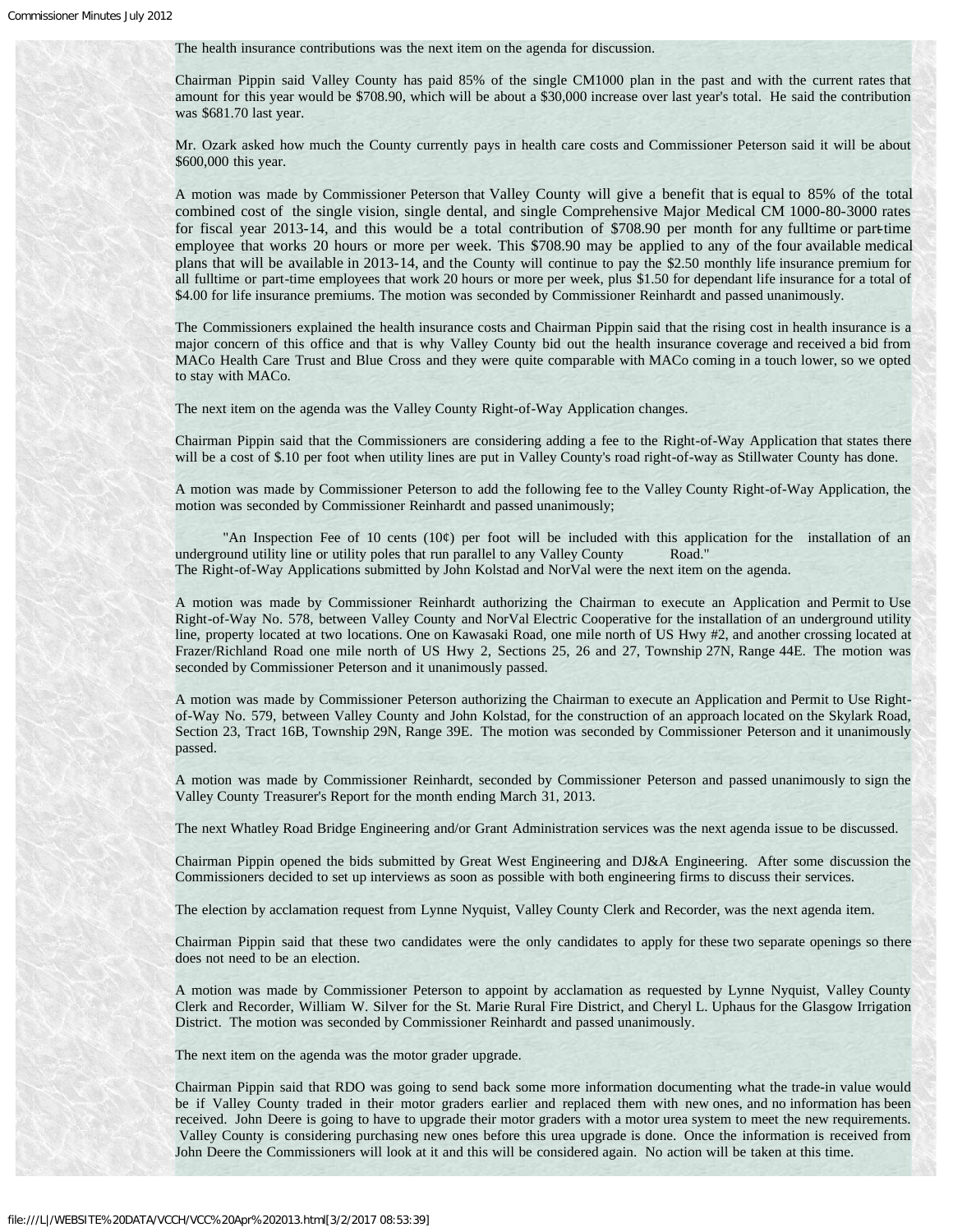Commissioner Peterson said his question is how much savings there would be for the County, if we ended our lease early, and if it would be worth it. Discussion followed.

No action will be taken at this time.

Commissioner Reinhardt said he had received a phone call from an individual in Hinsdale asking if the County Road Department would go in and push the snow out of the drain ditch on the west side of Hinsdale so it won't flood the homes in that area. The County Road Department has done this in the past and they are asking for it again. He said it really is not a responsibility of the County's to do this.

Commissioner Peterson asked how much time it would take to do the work. He said he did not feel that the County should do it if it is not our responsibility. Discussion followed.

Chairman Pippin said he was fine with it if the County has been doing it in the past and asked for a motion and none was given.

No action was taken.

Mrs. Fay and Mr. Ozark left the office.

Rick Seiler, Valley County DES Coordinator, Paul Tweten, Valley County Road Administrator, and Jack Knorr, from Great West Engineering joined the meeting.

Mr. Knorr visited with the Commissioners about the Right-of-Way Application he helped design in Stillwater County.

Mr. Knorr said he would be back tomorrow morning to participate in an interview for Great West Engineering. He will call his home office and they will also participate in the interview too. The group left the office.

Commissioner Reinhardt attended the Refuse District Board meeting this evening.

The meeting was adjourned at 3:30 p.m.

ATTEST: ATTEST:

Lynne Nyquist, Clerk David L. Pippin, Chairman

### **APRIL 17, 2013**

The Board of County Commissioners met in regular session in the office of the Commissioners with Chairman David L. Pippin, members Bruce H. Peterson and David Reinhardt and Recording Secretary Joanne Strommen present.

Kevin Sedgwick, Tractor & Equipment Co., Williston, ND, stopped in and visited with the Commissioners.

Commissioner Reinhardt joined the meeting.

Paul Tweten, Valley County Road Administrator, and Jack Knorr, Great West Engineering, Helena, Montana, joined the meeting to participate in an interview for the Whatley Road Bridge Engineering and/or Grant Administration services that they had submitted a proposal for.

Bill Lloyd and Karl Yakawich from the home office of Great West in Helena was phoned to participate in the interview via telephone conference.

The Commissioners asked Mr. Lloyd to follow the and following evaluation criteria as documented in the Request for Proposal (RFP);

 The proposals will be evaluated based on the following criteria: Related experience on similar projects (25%); The qualifications of professional personnel to be assigned to the project (20%); Overall quality of the proposal (20%); Recent and/or current work for the County, or a similar entity (20%); The capability to meet time and project budget requirements (5%); Present and projected workloads (5%); and Firm location (5%)

Mr. Lloyd reviewed their services and qualifications and covered all elements of the evaluation criteria list. He reminded the Commissioners that Great West had already engineered and managed the construction of bridges for Valley County in the past year on the Cut Across Road, and the Skylark Road, and are currently managing the Canal Road Bridge. He said Great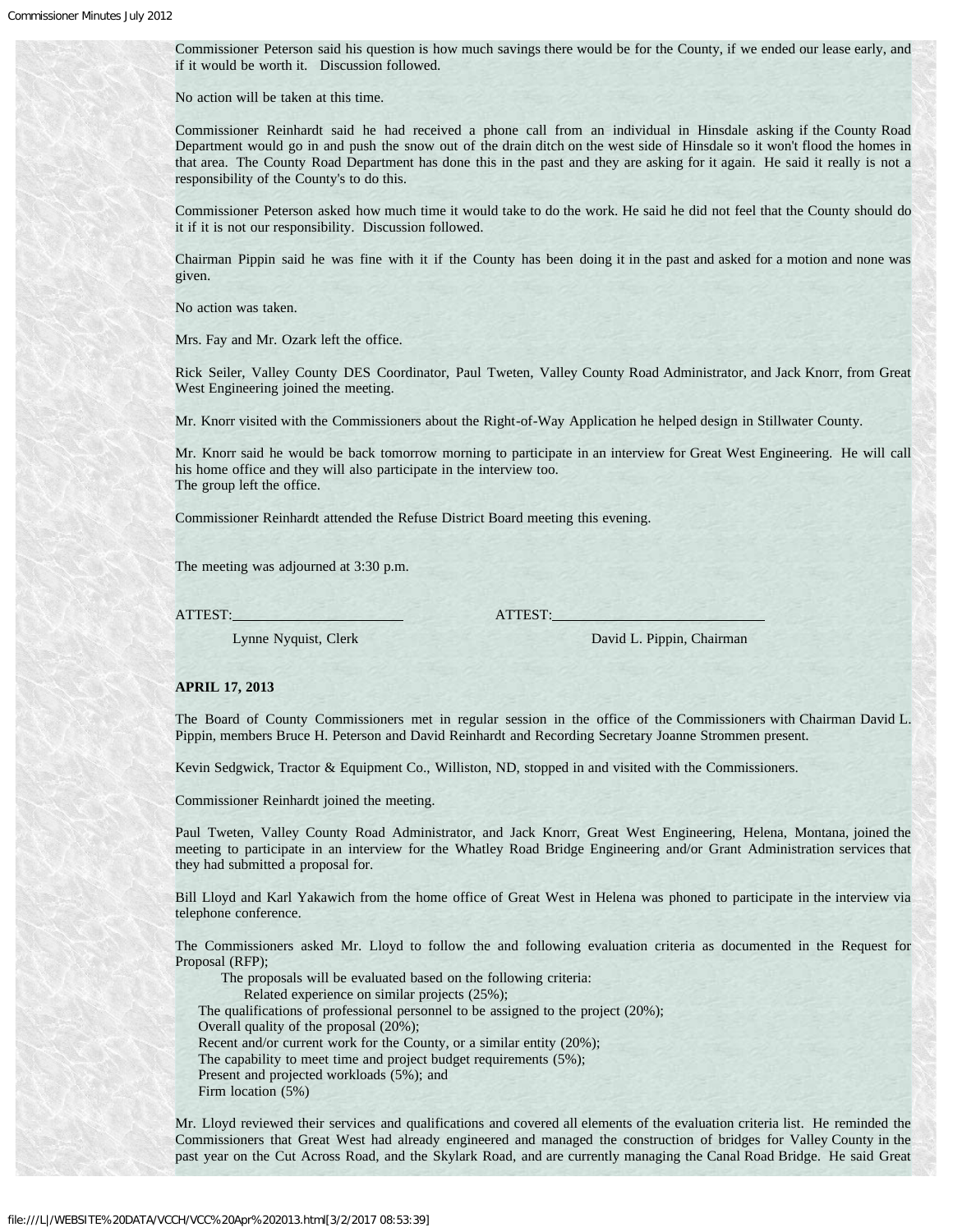West is currently working on several projects in the Valley County area and are traveling through Glasgow quite frequently. They schedule trips with multiple clients so there is not much of a monetary impact on any one client's budget. Discussion followed.

Commissioner Peterson asked Mr. Lloyd to verify that the information that has already been submitted to Valley County to fix the Whatley Road Bridge is in fact public information now and Mr. Lloyd said that anything their company has given to the County should be considered public information for whatever the County Commissioners need to do with it.

Commissioner Peterson asked Mr. Lloyd to explain the "on-call engineer services" for up to five years as requested on the RFP.

Mr. Lloyd said this allows Valley County to utilize the services of the selected engineer without having to go out to proposals for the duration of the next five years. However, it does not require that Valley County must use this engineer, there is nothing exclusive in the contract. It just allows the County the option to use the engineer that is selected for all services and save the time and money if they do not want to advertise for the services on any construction job, regardless of the size.

Once all the questions were addressed for the Commissioners, the telephone conference was ended.

Mr. Knorr said he wanted the Commissioners to know that he worked for Stillwater County for about 45 years so he understands and looks out for the counties when he is managing the construction of the bridges. Mr. Knorr is the Construction Manager on the Canal Road Bridge for Great West Engineering. Discussion followed.

Mr. Knorr explained a TSEP Grant that is available to counties to hire an engineering company to evaluate all your bridges and document the condition of the bridges categorizing them as to need of replacement.

Mr. Knorr left the office.

Mr. Tweten said that Wayne Waarvik, Jr., Valley County Road Supervisor, wanted the Commissioners to know that he had been visiting with some employees from Sletten Construction and the Sletten employees said the best engineers they ever worked with were Great West and Staley, and Mr. Waarvik really liked the work Great West has done for Valley County.

Barron Parks, DJ&A, Glasgow, Montana, joined the meeting to participate in their interview for the Whatley Road Bridge Engineering and/or Grant Administration services.

The home office of DJ&A, Missoula, Montana was phoned and Matt Ulberg and Mike Jensen, were added to the interview via telephone conference.

Mr. Ulberg reviewed their services and qualification and covered all elements of the evaluation criteria list for the Commissioners.

Mr. Ulberg asked if Valley County has any projects planned for the near future and asked how many bridges are replaced by Valley County each year.

Commissioner Peterson said that Valley County does not foresee any projects at this time and Valley County may have an average of a bridge replaced each year. He said the cost prohibits the County to do these construction jobs.

Mr. Ulberg said they understand that they must find the funding source to accomplish the construction needs for Valley County. He said they have a grant writer on staff. They can find these funding sources through a variety of entities and then also provide the services to complete the construction project. Discussion followed.

Mr. Parks said that he wanted the Commissioners to understand that he is located here in Glasgow and would be available at all times if needed. He said they are currently working with the City of Glasgow, the Glasgow Hospital, and have done extensive work with the Corps of Engineer out at Fort Peck, surveying the property the Corps sold to the cabin owners. They have been hired to work with the City of Glasgow to update their Growth Policy. Discussion followed.

Chairman Pippin asked what their percent of success was in writing grants and being awarded the money.

Mr. Ulberg said they usually are successful, because they know the project will qualify when the grant is written and that the funds are available. They became very knowledgeable as to what has to be done to get the grant and then they are successful. They would not apply for grant money if the project does not qualify. Discussion followed.

Commissioner Peterson asked about CTEP funding and if they were experienced in that area.

Mr. Ulberg said Terry Forest has done a lot of work with CTEP but could not be there for the phone call today. Some of the projects they have done are listed in their RFP. He said the funding for CTEP is changing and Mr. Forest will stay on top of that and it looks like the oil activity will fund projects in the Valley County area for some time. Discussion followed.

After all questions were answered the phone conference came to an end and Mr. Parks left the office.

Commissioner Reinhardt and Chairman Pippin left the office to attend a funeral.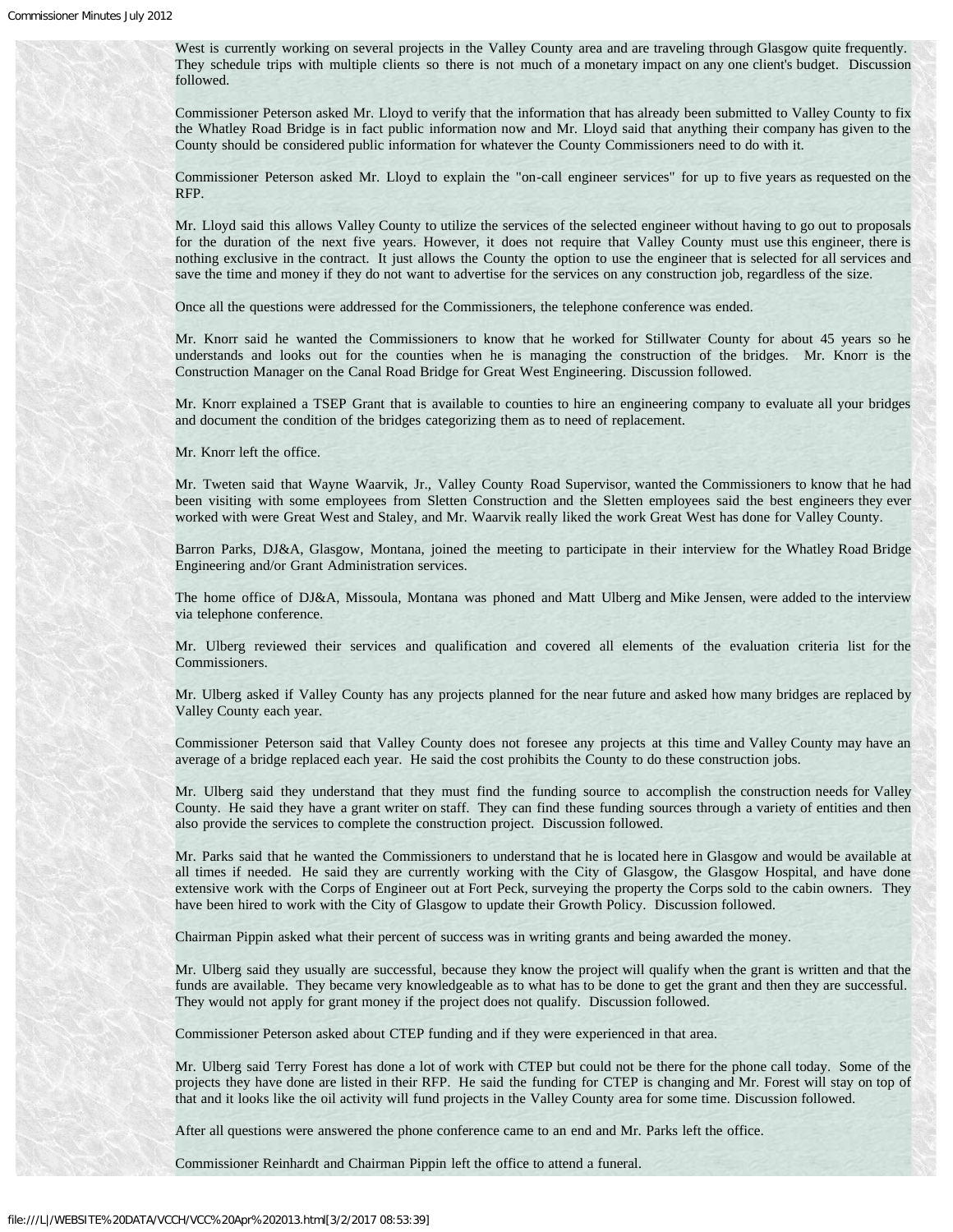Jim Muskovich, MACo JPIA/JPA Specialist, Jon Bengochea, United Insurance & Realty and Glen Meier, Valley County Sheriff, joined the meeting.

Commissioner Peterson told Mr. Muskovich that Valley County is partnering with three other surrounding counties and are in the process of hiring a Safety Coordinator that will be shared between the four counties.

Mr. Muskovich said that he wanted to work with Valley County to educate our employees in the hopes it will reduce property liability claims. He said that anytime Valley County has a liability claim, he will be the person to deal with it. Discussion followed.

He said that he will be supplying education for all the entities that have their insurance with MACo which includes counties and some special districts. He said he hoped to begin the training the end of July because he has to cover the State of Montana and visit with all the counties before he begins the training process.

Commissioner Peterson said the new Safety Coordinator should be on board by then and this training will be a good way for that individual to get start.

Mr. Muskovich said he will be a resource for the new Safety Coordinator in many ways. Discussion followed regarding some different training opportunities and what he is planning on offering. He said he will come to the counties to train so employees won't have to travel.

Mr. Muskovich said he has found that counties may have their own policy and procedure, but do not follow the policy which is just as good as not having it. He said MACo is sending assessment personnel out and he would like to shadow them and follow up with what training is needed.

Mr. Muskovich asked what type of training Valley County would like to have.

Sheriff Meier left the office.

Commissioner Peterson said that Valley County has always thought MACo should supply a sample Safety Policy that meets their requirements for Counties to develop their own policy from.

Mr. Muskovich said that he is already working on that and it is one of his goals to develop a standard Safety Policy for the counties. Most of the work will probably have to be done through the winter months, when he isn't traveling for training so much. He said his goal is that all counties are following the same policies and procedures and he and Emelia McEwen, Senior Loss Control Specialist, will train according to these procedures. Taking the load off of developing policy will help the new Safety Coordinator for Valley County spend more time on safety training. Discussion followed.

Commissioner Peterson said that when Greg Jackson, MACo JPIA/JPA Trust Administrator, was here visiting he had said that there was a chance MACo could supply some funding to help with the counties hiring a shared Safety Coordinator and Mr. Muskovich said he would check into that.

Mr. Muskovich reviewed some different events that happened because of the lack of safety training. He said he wants to provide defensive driver training for anybody in Valley County that would like to take it in hopes of making the roads safer for everyone. Mr. Muskovich said Sheriff's Departments have the highest incidents of property damage claims from vehicle accidents. Discussion followed.

Mr. Muskovich said he likes to try and keep safety policies small because they are easier to comply with. The more policies there are in anything, the harder it is to follow and comply.

Mr. Bengochea asked that he be informed of any training that Mr. Muskovich puts on in the area.

Mr. Muskovich verified that he would send that information out and he left the office.

Commissioner Peterson left the office for the day.

Commissioner Reinhardt returned to the office.

Dora Jean Beil, Refuse District/Airport Commission Secretary, submitted the draft minutes from their Refuse District Board meeting held last night for the Commissioners to review.

The meeting was adjourned at 11:45 a.m.

ATTEST: ATTEST:

Lynne Nyquist, Clerk David L. Pippin, Chairman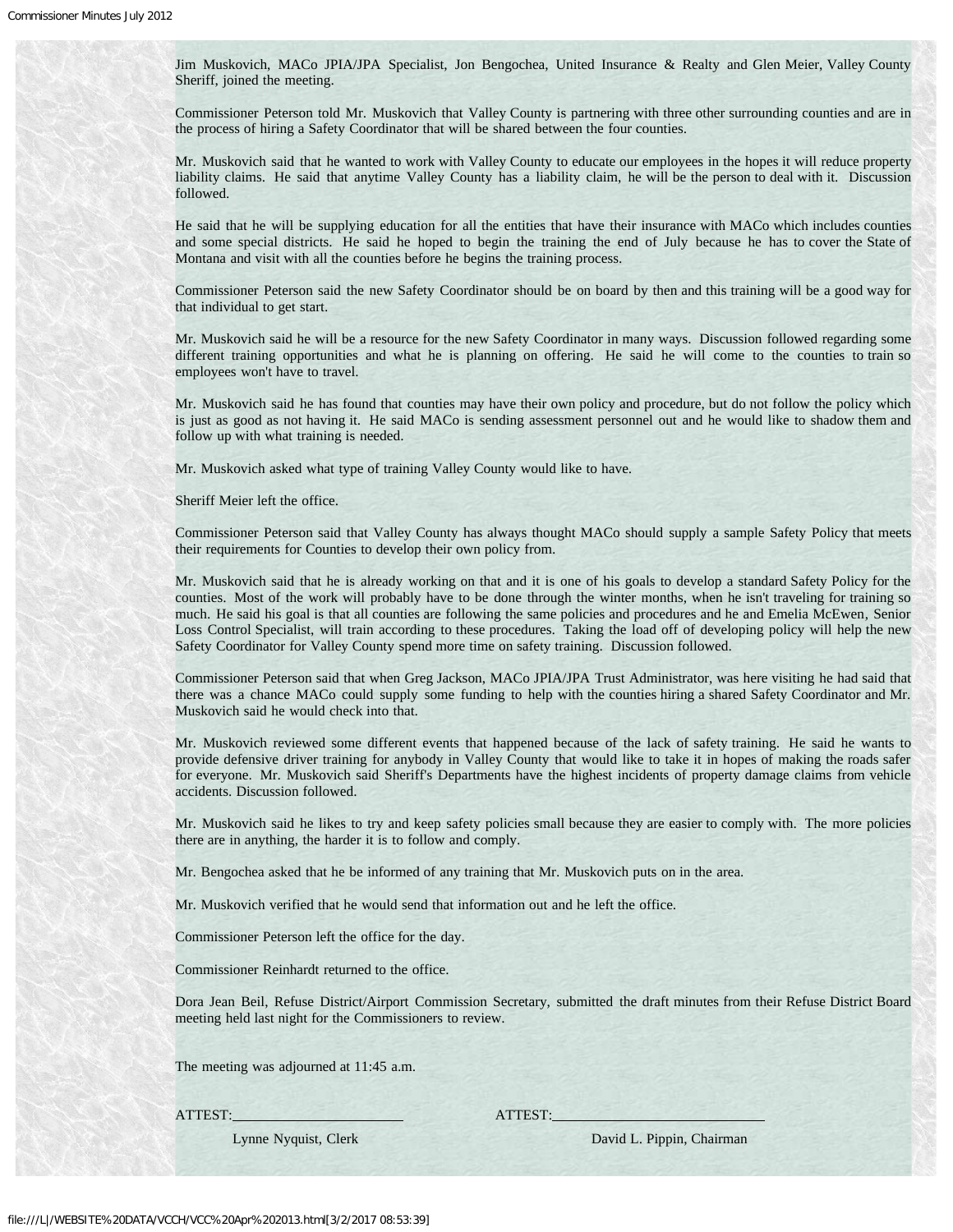#### **APRIL 18, 2013**

Chairman Pippin attended a meeting with the Action for Eastern Montana regarding the Governor's Conference on Aging this morning.

### **APRIL 19, 2013**

Chairman Pippin was in the office for the morning and participated in the Action for Eastern Montana Governing Board meeting via computer conference technology.

Dan Carney, Fire Marshall, stopped in and visited with Chairman Pippin.

The Board received the minutes from the Valley County Pioneer Museum Board of Directors meeting held March 19, 2013.

#### **APRIL 22, 2013**

The Board of County Commissioners met in regular session in the office of the Commissioners with Chairman David L. Pippin, member Bruce H. Peterson and Recording Secretary Joanne Strommen present.

Commissioner Peterson informed the Board that he will be out of the State of Montana effective this Friday afternoon, April 26, 2013, through Sunday evening, April 28, 2013.

Wayne Waarvik, Jr., Valley County Road Supervisor, visited with the Commissioners about some road issues.

René Clampitt, Planner/Dispatch Supervisor, informed the Commissioners that she had discussed the proposed Kirkland Ranch Estates Subdivision with the previous Valley County Attorney, Ken Oster, and Mr. Oster had several concerns and wanted to meet with the Commissioners about his concerns regarding the proposed Subdivision.

Mayor Dan Carney asked the Commissioners if the County would give the City of Glasgow some of the asphalt fines that were left over from the Airport runway project.

Chairman Pippin told Mayor Carney that the County was hoping to use those fines to repair the Skylark Road. He said that there would not be any fines remaining from that project. Discussion followed.

The group discussed some Long Run Fire Department issues and then Mayor Carney left the office.

The meeting was adjourned at 3:30 p.m.

#### ATTEST: ATTEST:

Lynne Nyquist, Clerk David L. Pippin, Chairman

#### **APRIL 23, 2013**

The Board of County Commissioners met in regular session in the office of the Commissioners with Chairman David L. Pippin, members Bruce H. Peterson and David Reinhardt and Recording Secretary Joanne Strommen present.

Vern Buerkle, Valley County Undersheriff, and René Clampitt, Planner/Dispatch Supervisor, joined the meeting.

Undersheriff Buerkle said he had a bill from Ridgeline Communications to work on the Opheim EMS Tower to fix the problem with the pages that go out to the Opheim EMS personnel. The group discussed some different options to improve the radio services there.

Undersheriff Buerkle said that he thought the future installment of Ethernet services will hopefully improve those radio frequencies.

A motion was made by Commissioner Peterson to pay Ridgeline Communications \$787.04 out of Local Option Tax funds. The motion was seconded by Chairman Pippin and it passed.

Wayne Waarvik, Jr., Valley County Road Supervisor,, Paul Tweten, Valley County Road Administrator, Rick Seiler, Valley County DES Coordinator, joined the meeting.

Samar Fay, Glasgow Courier, joined the meeting.

Chairman Pippin began Discussion and Decision at 10:35 a.m.

There was no public comment submitted.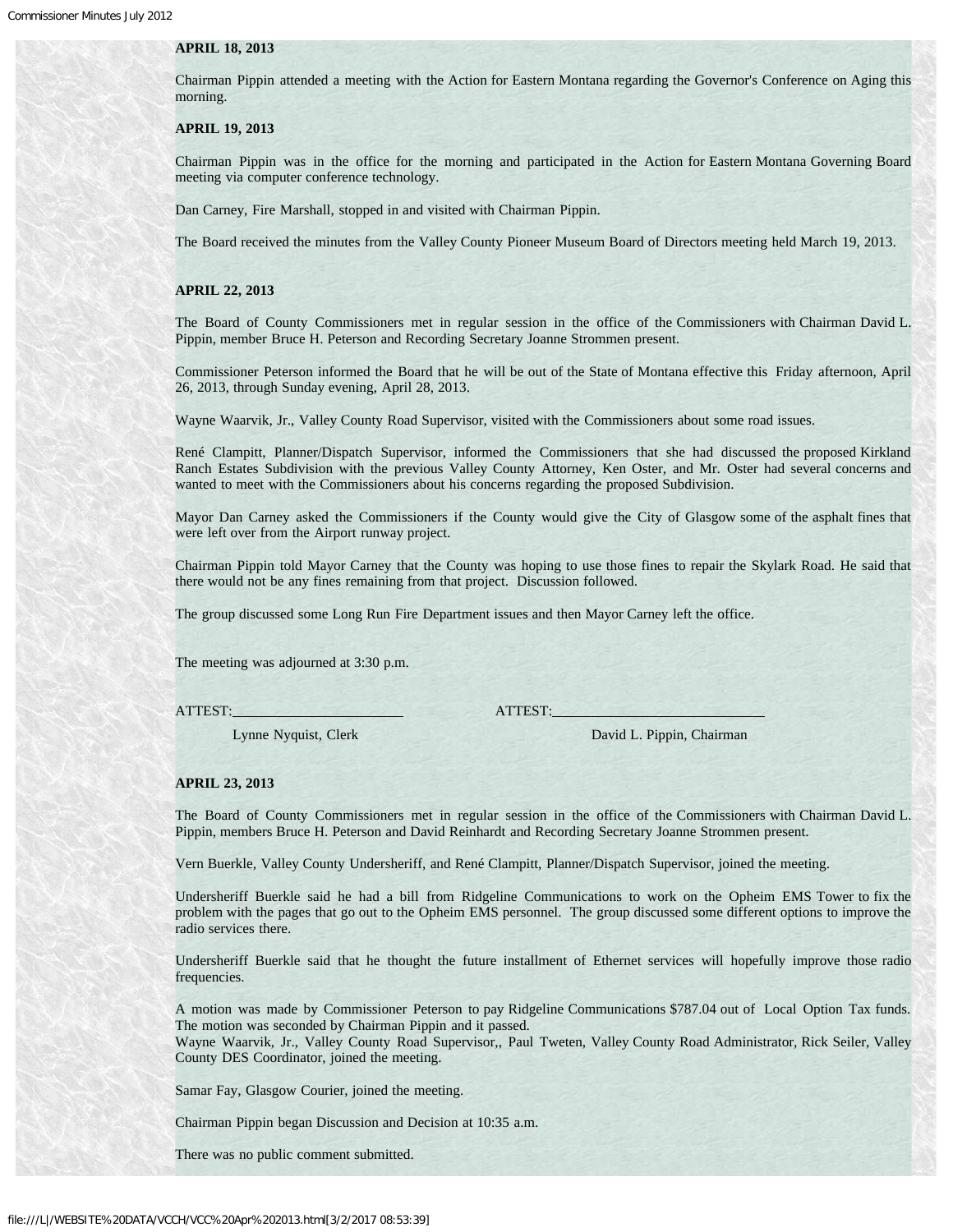A motion was made by Commissioner Peterson authorizing the Chairman to execute a Notice of Employment for Jacob Knaff as a permanent, full-time Bridge/Driver for the Road Department, who has completed his one year probationary period, increasing his pay to \$17.73 per hour beginning April 2, 2013. The motion was seconded by Commissioner Reinhardt and passed unanimously.

A motion was made by Commissioner Peterson authorizing the Chairman to execute a Notice of Employment for Shyanne Clem-Isakson, returning as a temporary, full-time Operator for the Weed District, beginning May 28, 2013, at \$11.35 per hour. The motion was seconded by Commissioner Reinhardt and passed unanimously.

A motion was made by Commissioner Peterson authorizing the Chairman to execute a Notice of Employment for Cray Seiler, returning as a temporary, full-time Operator for the Weed District, beginning May 6, 2013, at \$11.35 per hour. The motion was seconded by Commissioner Reinhardt and passed unanimously.

A motion was made by Commissioner Peterson authorizing the Chairman to execute a Notice of Employment for Max Faul, returning as a temporary, full-time Operator for the Weed District, beginning May 28, 2013, at \$10.85 per hour. The motion was seconded by Commissioner Reinhardt and passed unanimously.

A motion was made by Commissioner Peterson authorizing the Chairman to execute a Notice of Employment for Justin Pattison as a temporary, full-time Operator for the Weed District, beginning May 6, 2013, at \$10.35 per hour. The motion was seconded by Commissioner Reinhardt and passed unanimously.

A motion was made by Commissioner Peterson authorizing the Chairman to execute a Notice of Employment for Sawyer Hillman as a temporary, full-time Operator for the Mosquito District, beginning May 6, 2013, at \$10.35 per hour. The motion was seconded by Commissioner Reinhardt and passed unanimously.

A motion was made by Commissioner Peterson authorizing the Chairman to execute a Notice of Employment for Abigail Herman as a temporary, full-time Operator for the Mosquito District, beginning May 28, 2013, at \$10.35 per hour. The motion was seconded by Commissioner Reinhardt and passed unanimously.

A motion was made by Commissioner Peterson authorizing the Chairman to execute a Notice of Employment for Robbie Henville, returning as a temporary, full-time Operator for the Mosquito District, beginning May 28, 2013, at \$10.85 per hour. The motion was seconded by Commissioner Reinhardt and passed unanimously.

A motion was made by Commissioner Peterson authorizing the Chairman to execute a Notice of Employment for Dean Watson, returning as a temporary, full-time Operator for the Mosquito District, beginning April 6, 2013, at \$11.35 per hour. The motion was seconded by Commissioner Reinhardt and passed unanimously.

The next item on the agenda for consideration was the Whatley Road Bridge engineering and/or grant administration.

Chairman Pippin said that Great West Engineering and DJ&A Engineering submitted proposals. He said the Request for Proposals (RFP) was to provide engineering for the Whatley Road Bridge and on-call engineer services for the next five years. The Commissioners interviewed both applicants utilizing a rating system as designated in the RFP. Chairman Pippin said he would entertain a motion to hire one of these firms.

Commissioner Reinhardt made a motion to select Great West as the engineering firm for the Whatley Road Bridge and the oncall engineer for Valley County. Commissioner Peterson seconded this motion for discussion.

Commissioner Peterson said that he questioned that it sounds as though Great West is the only engineers that can be used for Valley County for the next five years based on the RFP.

Commissioner Reinhardt said he wanted to verify that this does not mean Great West is exclusive to do all the engineering for Valley County.

Mr. Waarvik said that he thought the Commissioners should call Bill Lloyd, Great West Engineering, and tell him what services that the Commissioners want Great West to do.

Chairman Pippin said he would call Great West and inform them of their decision and visit with them about their engineering costs.

Commissioner Peterson asked that Chairman Pippin ask Great West what the advantages are to have them as the on-call engineer.

Chairman Pippin called for the vote and the motion passed unanimously.

The delinquent tax properties was the next item on the agenda.

Chairman Pippin said that there were seventeen delinquent tax properties sent to Bear Paw Title Insurance to run pencil abstracts on and now there are nine of these properties that could be taken for taxes. The Commissioners need to decide if they want to proceed with taking these properties and begin that process. Discussion followed.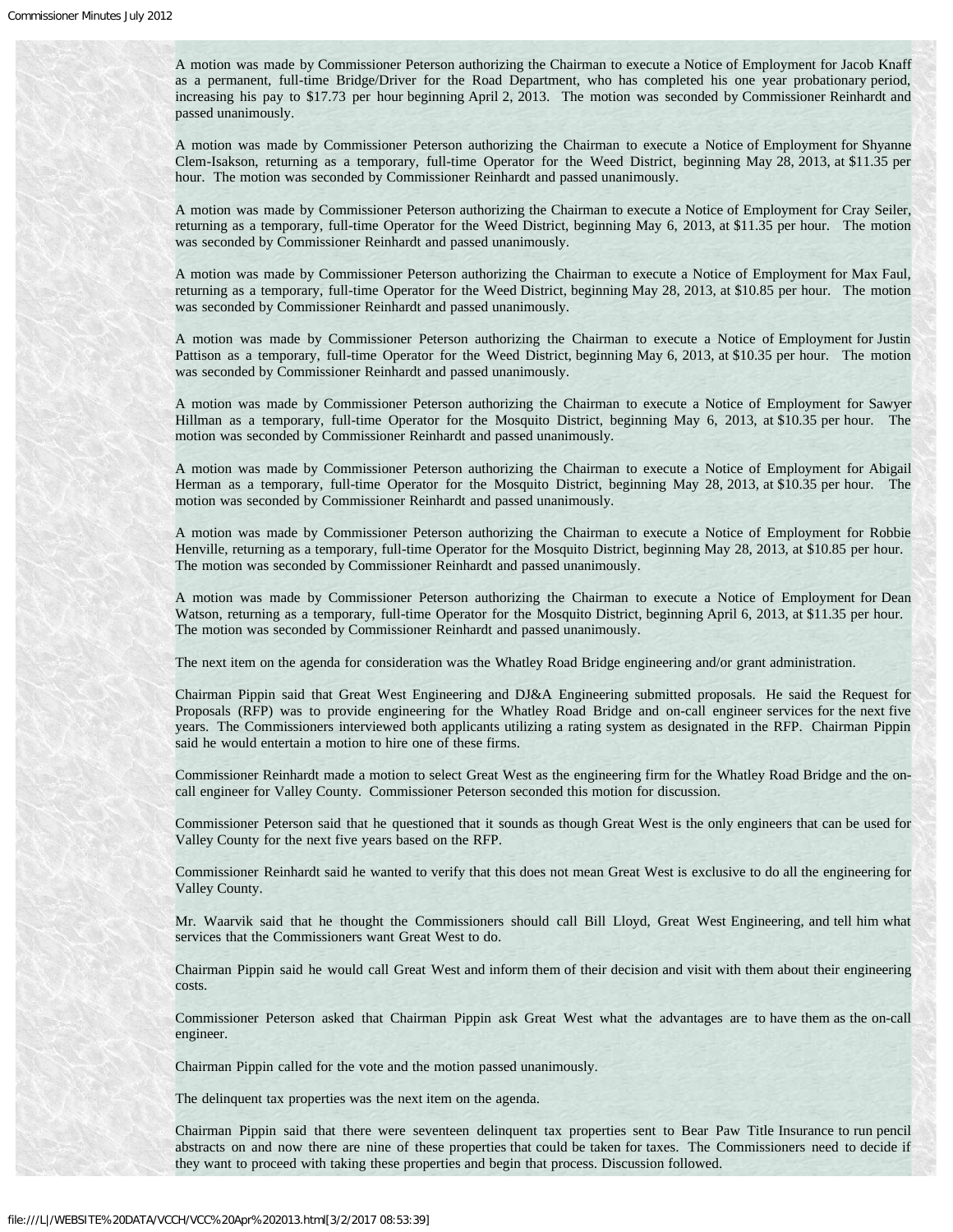A motion was made by Commissioner Reinhardt to direct the Valley County Clerk to begin the notice requirements to take the following delinquent tax deed properties located in St. Marie, Montana. The motion was seconded by Commissioner Peterson and it unanimously passed.

Units 372-B, C & D Unit 390-C

Unit 326-C Unit 366-A & B Unit 370-D

The City of Glasgow's request to form a City Planning Board was the next item on the agenda.

Chairman Pippin said that the Valley County Commissioners received a letter from Stacey Amundson, Glasgow City Clerk-Treasurer, requesting the County allow them to form a Glasgow City Planning Board. He said there is currently a City-County Planning Board but the City of Glasgow's intent looks to be that the City wants to have their own Planning Board. The City of Glasgow is currently in the process of developing their Growth Policy which references this Board. The law requires that the City make this request to the County and the County must notify the City of their decision within 30 days. Chairman Pippin said the City-County Planning Board will have to be addressed as well, even though it has been inactive for several years.

Chairman Pippin said he took a copy of the letter to Nick Murnion, Valley County Attorney, to review and we have not received his input yet.

After some discussion it was agreed to wait for some direction from Mr. Murnion before any action is taken.

The next item on the agenda was the Right-of-Way Application from NorVal to put utility poles in the County right-of-way, running parallel to the county road.

Mr. Waarvik said he was concerned about the safety factor because if anyone goes off the road they will probably hit a utility pole because they are just too close to the road, even though they are at the furthest edge of the County right-of-way. He said he would much rather they would put the wire underground.

Commissioner Reinhardt said that he asked them to do that but they wanted to use up some of their old material on this line and run it above ground.

After some discussion it was agreed that being as NorVal has not returned an updated application, no action will be taken at this time.

TransCanada Keystone Pipeline LP, request to extend three of their Right-of-Way Applications was the next item on the agenda.

A motion was made by Commissioner Reinhardt to extend Right-of-Way Permits No. 473, 478 and 480 for a period of two years which will extend them to 2015. The motion was seconded by Commissioner Peterson and the motion carried unanimously.

Chairman Pippin discussed the problem with the EMS paging in the Opheim area with Mr. Seiler.

Commissioner Peterson reviewed the meeting he had with MACo's liability specialist Jim Muskovitch last week.

The Road Department crew left the office. Commissioner Peterson left the office for the day.

Commissioner Reinhardt and Chairman Pippin attended an equipment demonstration and lunch put on by RDO Equipment over the noon hour.

The Board received a Memorandum from Justice of the Peace Linda Hartsock stating she will not be available for the time period of April 29, 2013, through May 3, 2013, she asked City Court Judge Riggin to be Substitute Judge but he will not be available so a Substitute Judge will be announced.

Commissioner Reinhardt and Chairman Pippin returned to the office.

At 2:00 p.m., Chairman Pippin opened bids for congregate and home delivered meal bids for the elderly for the period of July 1, 2012, to June 30, 2013, as published in the local newspaper. The bids submitted were as follows:

| Park Grove Bar & Café, Ft. Peck:     | \$8.00 per plate  |
|--------------------------------------|-------------------|
| Outpost Café, Opheim:                | \$8.00 per person |
| Pat Neuleib, Nashua Senior Citizens: | \$9.00 per meal   |

These bids will be taken under consideration and a decision will be made at a later date.

Commissioner Reinhardt left the office for the day.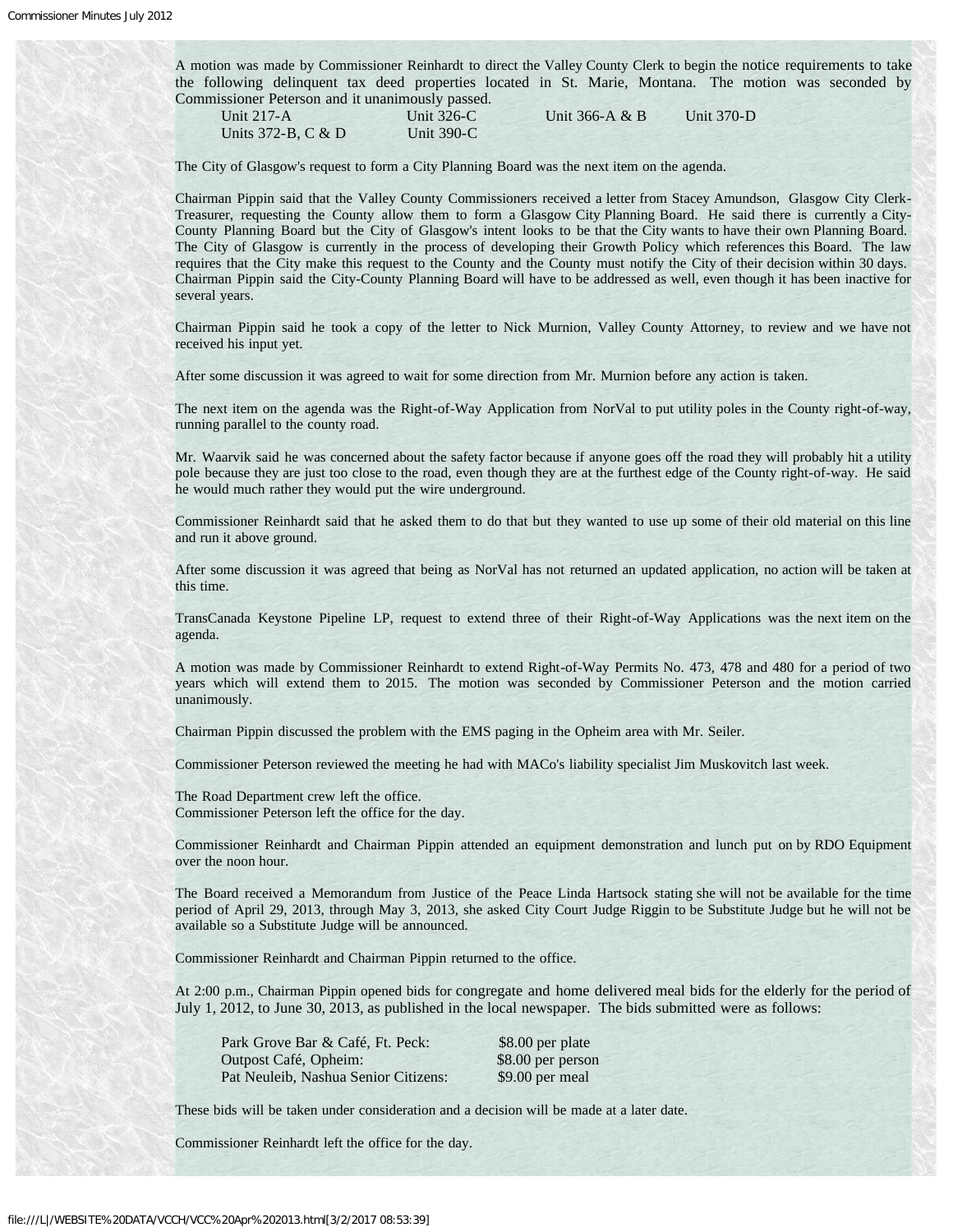Wayne Waarvik, Jr., Valley County Road Supervisor, Paul Tweten, Valley County Road Administrator, and Rick Seiler, Valley County DES Coordinator, joined the meeting to participate in a conference call with FEMA regarding some changes that need to be made with the design of the Canal Road Bridge.

Tim Thennis, Deputy Disaster Recovery Manager for the Montana Disaster & Emergency Services, (DES), Tom Barnard and Dave Lucus for FEMA, and Karl Yakawich, from Great West Engineering were all put on a conference call to discuss the Canal Road Bridge changes.

Mr. Barnard said he understands that there needs to be about 300 yards of riprap added to the Canal Road Bridge at a cost of about \$40,000.

Mr. Yakawich said the reason they are requesting this change is to help stabilize the bank further. Once the designed amount of riprap was put down, they discovered that they needed to add about 20 feet more riprap up and down the bank. Discussion followed.

Mr. Waarvik said this is a crucial spot that has undercut in the past and they need to compensate for that now.

Mr. Barnard said he agreed that it is necessary and he needs some documentation requesting this change and showing where the additional material is needed with the cost increase for the project. Once that is documented, then FEMA will send a receipt documenting that they are in agreement to make the changes.

Mr. Yakawich said he will finalize the drawings and make a change order for the contractor. He said the contractor has submitted a cost of \$135 per cubic yard for the additional material and work. This price in comparison to the work that was done on Cut Across Bridge and Skylark Bridge cost \$170 per cubic foot, so this new cost seems very fair. It was pointed out that the bid for the Canal Road Bridge project came in quite a bit under FEMA's original estimated cost for the project.

Mr. Barnard and Mr. Lucus agreed that the price was very reasonable. He asked that Mr. Yakawich send a drawing to Tim Thennis who will then forward it to FEMA.

The phone call came to an end.

Chairman Pippin informed the group that Glasgow Mayor Dan Carney had come in and asked if the City could have some of the screenings that the Road Department purchased from the Airport which were left from the runway project. He told Mayor Carney that he thought those screenings were going to be used to repair the Skylark Road and there would not be any extra because there are not enough screenings there to complete the Skylark Road project as it is.

Chairman Pippin visited with Rick Four Star on the phone about doing some burning in Frazer to clean up some empty lots for fire mitigation purposes. He told Mr. Four Star to contact the Valley County Dispatch and inform them of his plans so they know it is a controlled burn and to fill out a Burn Permit.

Chairman Pippin left the office for the day.

The meeting was adjourned at 2:00 p.m.

ATTEST: ATTEST:

Lynne Nyquist, Clerk David L. Pippin, Chairman

#### **APRIL 24, 2013**

The Board of County Commissioners met in regular session in the office of the Commissioners with Chairman David L. Pippin, members Bruce H. Peterson and David Reinhardt and Recording Secretary Joanne Strommen present.

Wayne Waarvik, Jr., Valley County Road Supervisor, came in and visited with the Commissioners about the NorVal Right-of-Way Application to put a utility line above ground parallel to the County Road. He said that he spoke with a member of NorVal's Board and was told that NorVal would consider putting the utility line in underground if the County would waive the  $10¢$  per mile inspection fee. Discussion followed.

Mr. Waarvik left the office.

Dean Jensen visited with the Commissioners about the possibility of a cell tower going into Hinsdale that he feels needs to have a light on it for safety reasons because it is in line with the Airport runway.

Commissioner Reinhardt joined the meeting.

Glen Meier, Valley County Sheriff, Nick Murnion, Valley County Attorney, and Avis Ball and Jason Frederick from Roosevelt County Law Enforcement joined the meeting.

Ms. Ball said she was here to request the Commissioners to sign the Memorandum of Understanding (MOU) with the Big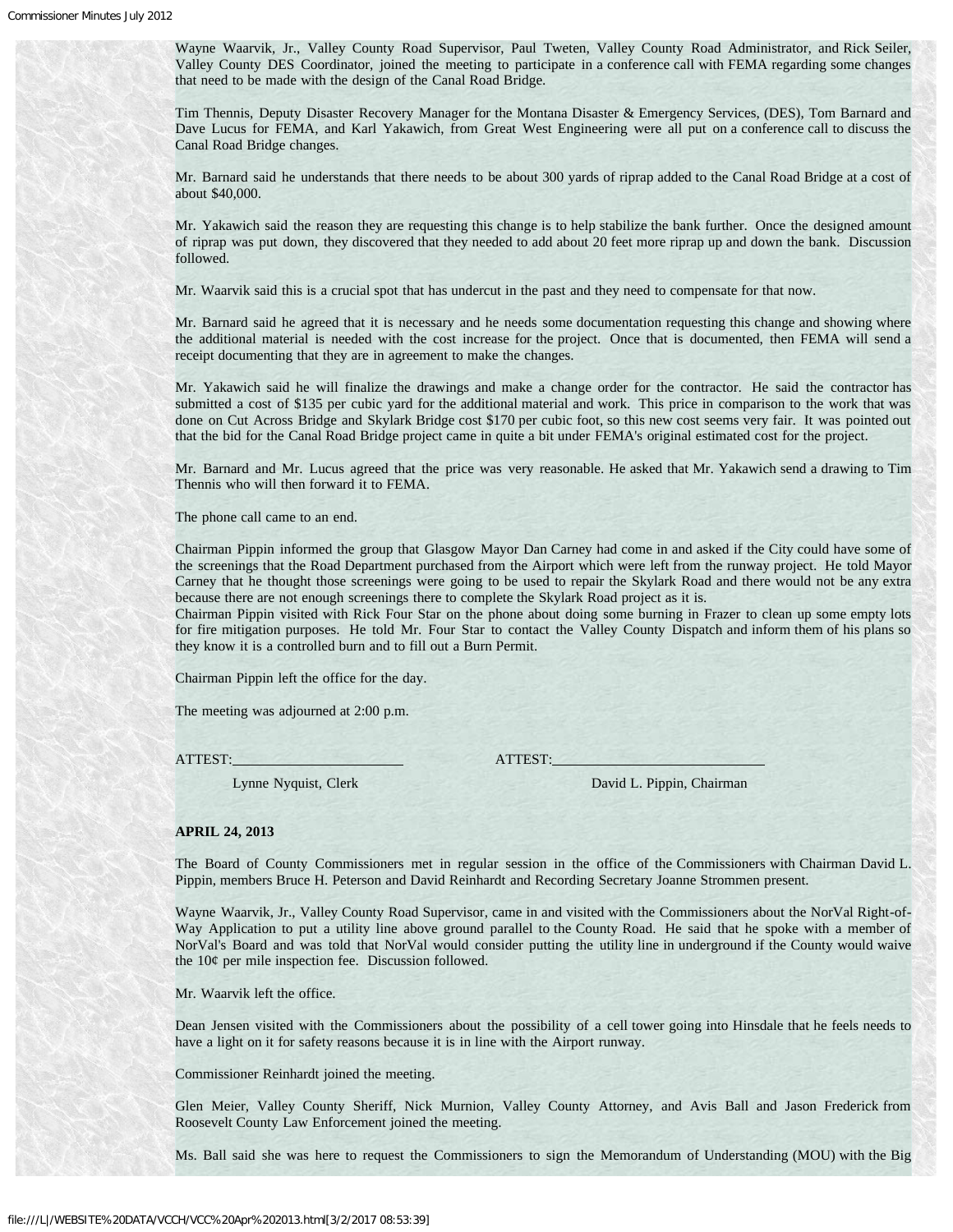Muddy River Drug Task Force for the next year. She said she needs this completed document to send with their grant application that they are submitting.

Sheriff Meier asked if there were any changes being made in the grant application and Ms. Ball said they were making an adjustment in the grant narrative to reflect the increases in the trafficking of methamphetamines and the illegal use of prescription drugs in the area. She said the funding amount will be the same. Discussion followed.

Mr. Murnion had some questions regarding the MOU and Ms. Ball called her supervisor and he faxed the MOU to Valley County for review. Mr. Murnion reviewed the document and said that the document that was faxed is last year's document. He said he would not recommend that the Commissioners should be signing anything without seeing the documentation involved.

Sheriff Meier said he also wanted to see the grant application before they sign the MOU. He said that Vern Buerkle, Valley County Undersheriff, is working with Ron Kemp, Roosevelt County Juvenile Detention Officer, who was the previous Drug Task Force Commander, and is rewriting the grant application for the funding of the Big Muddy River Drug Task Force, which is due the end of this month. Discussion followed regarding the grant monies and how they are used.

The Agreement states that the funds from the grant will employ one full-time Task Force Commander who will be provided by the Roosevelt County Sheriff's Office. The City of Wolf Point will provide a secretary to do the documentation and will be reimbursed \$3,700 annually for these services.

Mr. Murnion said the Crime Control Board had said that the Big Muddy Drug Task Force was behind in submitting some documentation and he asked if that information had been sent in yet because this lack of meeting the requirements of the grant may result in the grant not being awarded to them again. Discussion followed.

Chairman Pippin said that maybe the Agreement could state that each member entity is sent a quarterly report documenting how the funds have been used and that would guarantee that the required documentation was being sent in. Discussion followed.

Sheriff Meier said that each entity, the Cities of Wolf Point, Sidney, Fairview and Glasgow, Fort Peck Tribes, Roosevelt, Valley, Daniels, Richland and Sheridan Counties, are asked to donate \$3,000 to the Task Force to help with the costs. Some of the smaller counties struggle with donating that much and Roosevelt County would like to donate more, but they feel that then Roosevelt County would want more of the Task Force's services if they donated more funds than everyone else. Discussion followed.

It was agreed that once the Big Muddy River Drug Task Force Agreement for FY 2013-2014 was submitted for Mr. Murnion to review, the Commissioners will then sign the Agreement and get the signature page back to Ms. Ball as soon as possible, keeping in mind the due date for the grant is the end of this month.

Ms. Ball and Mr. Frederick left the office.

Vern Buerkle, Valley County Undersheriff, joined the meeting.

Sheriff Meier said that Valley County is not very happy with the way this Drug Task Force has been doing. He said that he feels that the Board of Directors for the Drug Task Force should appoint the Task Force Commander each year and who will be doing the work. Discussion followed.

Mr. Murnion said the Board of Crime Control was not happy with the way the Big Muddy River Drug Task Force was handling the grant and they may not award the grant if things are not done better. Discussion followed.

Undersheriff Buerkle said that Ron Kemp is revising the Agreement right now and he discussed some of the verbiage that is being considered.

Ron Kemp was called and put on speaker phone to get more information on the changes being made and he reviewed some of the changes he is doing. Discussion followed.

Mr. Kemp said he would send a copy of the revised agreement for review by Mr. Murnion and then signatures will be considered and the document completed.

Mr. Murnion, Sheriff Meier and Undersheriff Buerkle left the office.

Commissioner Reinhardt left the office.

The meeting was adjourned at 2:30 p.m.

ATTEST: ATTEST:

Lynne Nyquist, Clerk David L. Pippin, Chairman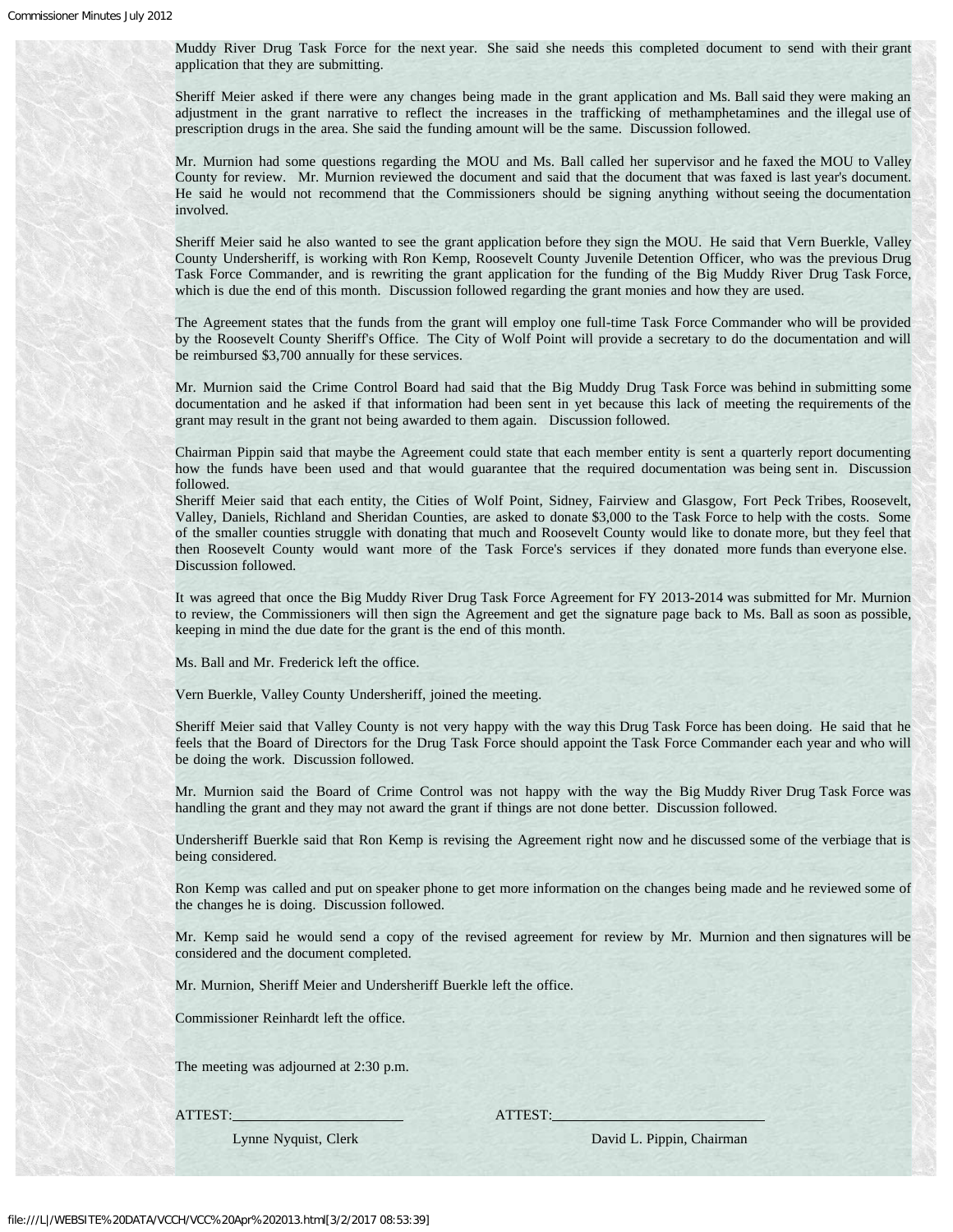#### **APRIL 25, 2013**

Commissioner Peterson was in the office for a while in the morning then attended a meeting in Wolf Point with representatives from Roosevelt, Sheridan and Daniels Counties regarding the hiring of a shared Safety Coordinator.

The Commissioners received a Budget Amendment Proclamation from the Nashua School Board of Trustees of District 13E.

#### **APRIL 26, 2013**

Chairman Pippin was in the office for a while in the morning.

### **APRIL 29, 2013**

The Board of County Commissioners met in regular session in the office of the Commissioners with Chairman David L. Pippin, member Bruce H. Peterson and Recording Secretary Joanne Strommen present.

Glen Meier, Valley County Sheriff, visited with Commissioner Peterson about his concerns that his deputies are putting in a lot of overtime right now and he is worried he may go over his budgeted amount.

After some discussion Commissioner Peterson told Sheriff Meier that if his deputies need to put in the extra time then they will deal with his budget when it is needed.

Sheriff Meier left the office.

Duane Knapp and Terry Lee joined the meeting.

Mr. Knapp updated Commissioner Peterson on his Thunderbolt Power project to install a huge power line from the Canadian Border. He said he is still working with SaskPower, Saskatchewan's Power Company, and felt like this is a viable project.

Mr. Lee said he wanted to give the Commissioners an update on their St. Marie project. He will receive the Tax Deeds on 72 units tomorrow. He has purchased an additional 5 units and all 77 units are located in Tract 5. They will be surveying those units and the property, and they will be the first units at St. Marie that will have clear title to include the land with the units. Now they can begin the work to remodel the units in that area too.

Mr. Lee asked if the Commissioners would look at the old school and hospital building at St. Marie because it is a very unsafe situation. There is water in the basement of those buildings which could be a very dangerous situation if children were playing in that area. He said there is a lot of asbestos in the buildings which is hazardous to the environment.

Mr. Lee and Mr. Knapp left the office.

Chairman Pippin joined the meeting.

Chairman Pippin informed the Board that there had been a culvert south of Saco on the Larb Creek Road that washed out and a vehicle fell through it. He said he told the driver of the vehicle that he needed to see a doctor. The Montana Highway Patrol investigated the accident.

Chairman Pippin said that the Valley County Road Department made a detour around the culvert.

Rose Stoneberg visited with the Commissioners and voiced her frustration, and others, that the water rights' documentation is not filed and kept in the Valley County Courthouse for Valley County property, but many of these documents are stored at the Department of Natural Resource and Conservation (DNRC).

A motion was made by Commissioner Peterson authorizing the Chairman to sign the Noxious Weed Trust Fund Project Grant Agreement for the Fort Peck Lake and Missouri River EWM Project, #MDA 2013-023. The motion was seconded by Chairman Pippin and the motion passed.

Vern Buerkle, Valley County Undersheriff, Glen Meier, Valley County Sheriff, and Ron Kemp joined the meeting to review the new Big Muddy River Drug Task Force Agreement for FY 2013-2014 with the Commissioners.

A motion was made by Commissioner Peterson authorizing the Chairman to sign the Big Muddy River Drug Task Force Agreement for FY 2013-2014 establishing the general guidelines for a multi-agency task force to address drug-related crime. The motion was seconded by Chairman Pippin and it carried.

Chairman Pippin left the office for the day.

Wayne Waarvik, Jr., Valley County Road Supervisor, stopped in and showed Commissioner Peterson pictures from the accident on Larb Creek Road. A copy of those pictures were also sent to United Insurance and Realty.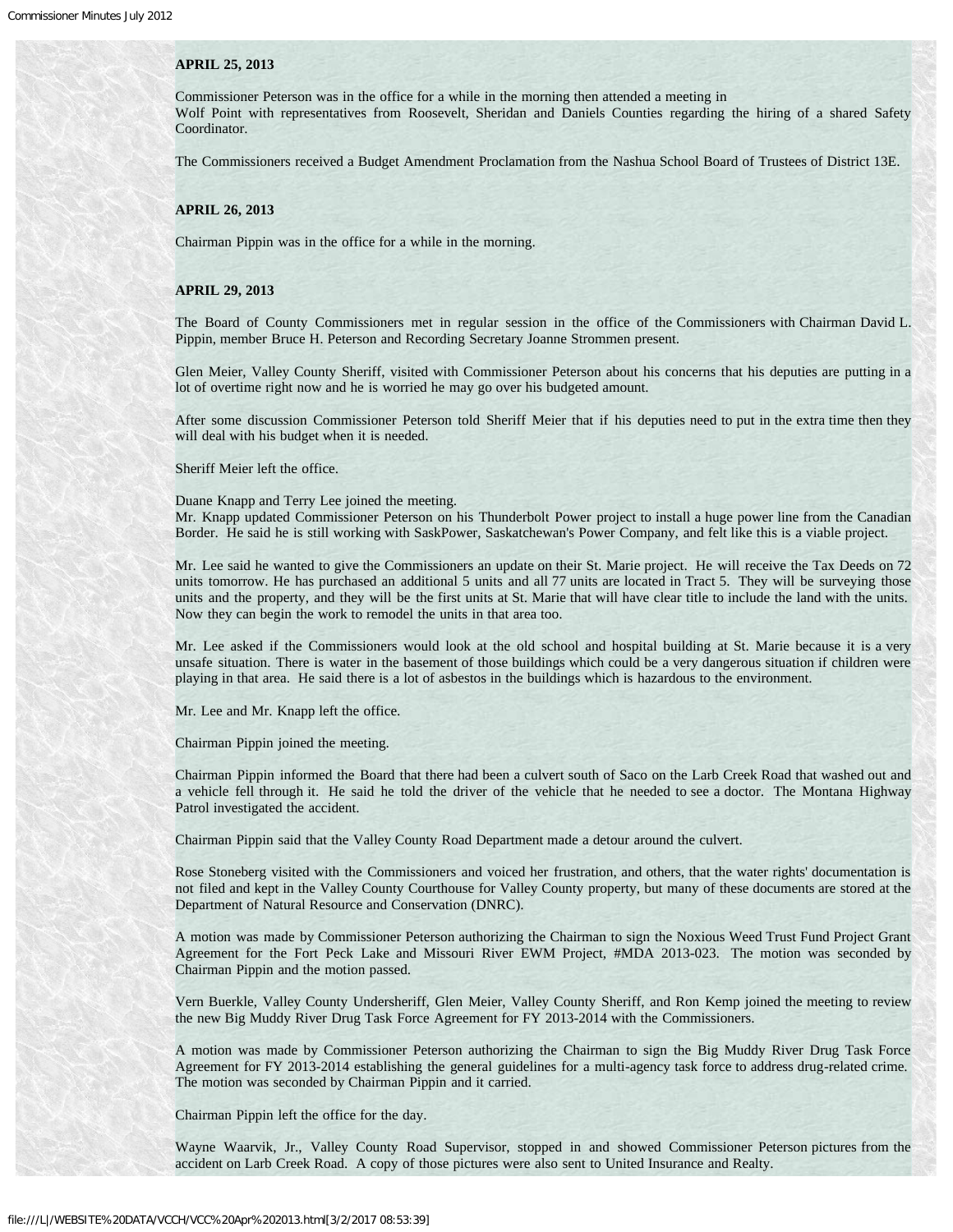Mr. Waarvik left the office.

The meeting was adjourned at 2:45 p.m.

ATTEST: ATTEST:

Lynne Nyquist, Clerk David L. Pippin, Chairman

#### **APRIL 29, 2013**

The Board of County Commissioners met in regular session in the office of the Commissioners with Chairman David L. Pippin, member Bruce H. Peterson and Recording Secretary Joanne Strommen present.

Bob Stumvoll stopped in and visited with Commissioner Peterson about work that his company did for Valley County on the Airport runway project as a subcontractor under Riverside last Fall and he still hasn't been paid. He explained that after he had already done the work he discovered that the work he did was not actually covered under the original grant project. Now the Airport Board is trying to find more grant money to pay for the additional work that was done by his company.

Chairman Pippin joined the meeting.

Mr. Stumvoll said that he is requesting that he be paid interest on this money that has not been paid.

After some discussion Mr. Stumvoll said that he was going to come back at 10:30 with some more precise numbers to discuss with all the Commissioners and he left the office.

Chairman Pippin said that he had received a message that was written by the Engineer that was in charge of the Airport project, Rick Donaldson, P.E. | Vice President, Robert Peccia & Associates Inc., who said that there are still a list of items that must be completed on a "punch list" before the project is completed and the final funds are dispersed. He also explained some hold-ups with getting the final grant funds.

Commissioner Peterson called Commissioner Reinhardt to see what his thoughts were on this issue.

Mr. Stumvoll returned to the office and said that he had spoken to Riverside Sand & Gravel, the company that he was subcontracted under for the airport project and had more details. He reviewed what had been paid to Riverside Sand & Gravel. He said that he wanted the County to pay him 1/2 percent interest on the money that has not been paid to him.

Commissioner Peterson said that he should understand that the Engineering firm is in charge of dealing with the contractors, not the Commissioners. He said that Mr. Stomvoll was a subcontractor under Riverside Sand & Gravel and that is who Mr. Stomvoll needs to deal with, and then Riverside will in turn deal with Peccia & Associates.

Mr. Stumvoll said he has been working with Riverside Sand & Gravel and he was there on their behalf. Discussion followed.

The Commissioners requested that Mr. Stumvoll have Riverside Sand & Gravel submit a written request for the interest on the unpaid balance and that letter will be submitted to the County Attorney for direction.

Mr. Stumvoll agreed to ask Riverside to send a letter to the Commissioners requesting that Valley County pay interest on the remaining balance due. Mr. Stumvoll left the office.

Samar Fay, Glasgow Courier, joined the meeting.

Chairman Pippin began Discussion and Decision at 10:35 a.m.

There was no public comment submitted.

A motion was made by Commissioner Peterson authorizing the Chairman to execute a Notice of Employment for Jon Blockhus as a temporary, full-time Mower for the Road Department, beginning May 28, 2013, at \$10.85 per hour. The motion was seconded by Chairman Pippin and passed.

The next item on the agenda was the Notice of Public Hearing to Dissolve the City-County Planning Board.

Chairman Pippin said that the City of Glasgow intends to form their own City Planning Board and several years ago Valley County formed a joint, City-County Planning Board, so now the County needs to hold a public meeting to dissolve the joint Planning Board.

Mrs. Fay asked when the joint Plant Board was created and Chairman Pippin said that a Resolution was signed on January 7, 1959, creating the Joint City-County Planning Board.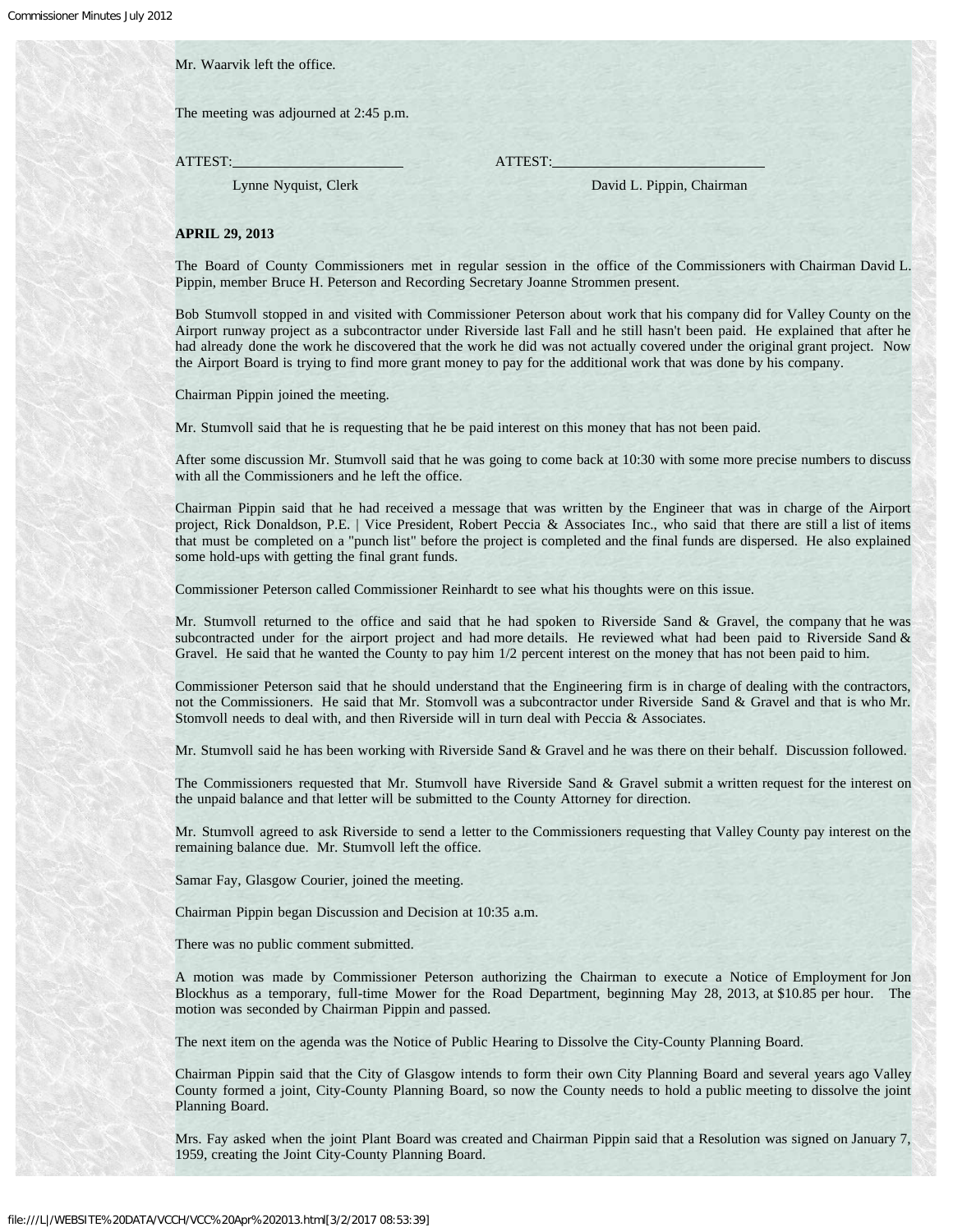A motion was made by Commissioner Peterson to execute the following Resolution, seconded by Commissioner Reinhardt and passed unanimously:

#### **RESOLUTION NO. 10-2013**

# **RESOLUTION OF INTENTION TO DISSOLVE THE JOINT CITY-COUNTY PLANNING BOARD**

**WHEREAS,** the Joint City-County Planning Board was created by the Board of the County Commissioners of Valley County, Montana, on January 27, 1959;

WHEREAS, it is the desire of the City of Glasgow to form the Glasgow City Planning Board pursuant to MCA § 76-1-105, as requested by the written dated April 18, 2013, from the Glasgow City-Clerk-Treasurer.

### **NOW, THEREFORE, BE IT RESOLVED:**

(1) That it is the intention of the Board of the Valley County Commissioners to dissolve the Joint-City County Planning Board.

(2) That a public hearing to hear any protest will be held on  $\frac{May\ 8}{2013}$ , at  $\frac{10:30}{2013}$ a.m. in the Office of the Valley County Commissioners, Valley County, Montana.

 (3) That it is the intention of the Board of County Commissioners to permit the City of Glasgow to form the Glasgow City Planning Board pursuant to MCA § 76-1-105, as requested in writing.

**PASSED AND ADOPTED** by the Valley County Board of County Commissioners this  $\blacksquare$  $29th$  day of  $\overline{\text{April}}$ , 2013.

į

 BOARD OF COUNTY COMMISSIONERS VALLEY COUNTY, MONTANA

David L. Pippin, Chairman

Dave Reinhardt, Member

 $\overline{\phantom{a}}$ 

ATTEST: Bruce H. Peterson, Member

Lynne Nyquist, Clerk

A motion was made by Commissioner Peterson to publish the following Notice in the local paper. The motion was seconded by Chairman Pippin and the motion passed.

#### **NOTICE OF PUBLIC HEARING**

The Valley County Commissioners will hold a public hearing on Wednesday, May 8, 2013, at 10:30 a.m., in the office of the Valley County Commissioners, 501 Court Square, Glasgow, Montana. The purpose of the hearing is to obtain public comments regarding a Resolution of Intention to Dissolve the Joint City-County Planning Board in order to allow the City of Glasgow to create a City Planning Board, per MCA § 76-1-105.

DATED this 30th day of April , 2013.

 BOARD OF COUNTY COMMISSIONERS VALLEY COUNTY, MONTANA

By: David L. Pippin, Chairman

ATTEST:

 $\overline{\phantom{a}}$ 

Lynne Nyquist, Clerk (Published May 1 and 8, 2013)

The Application for Right-of-Way for the Assiniboine & Sioux Rural Water Supply System was the next item on the agenda.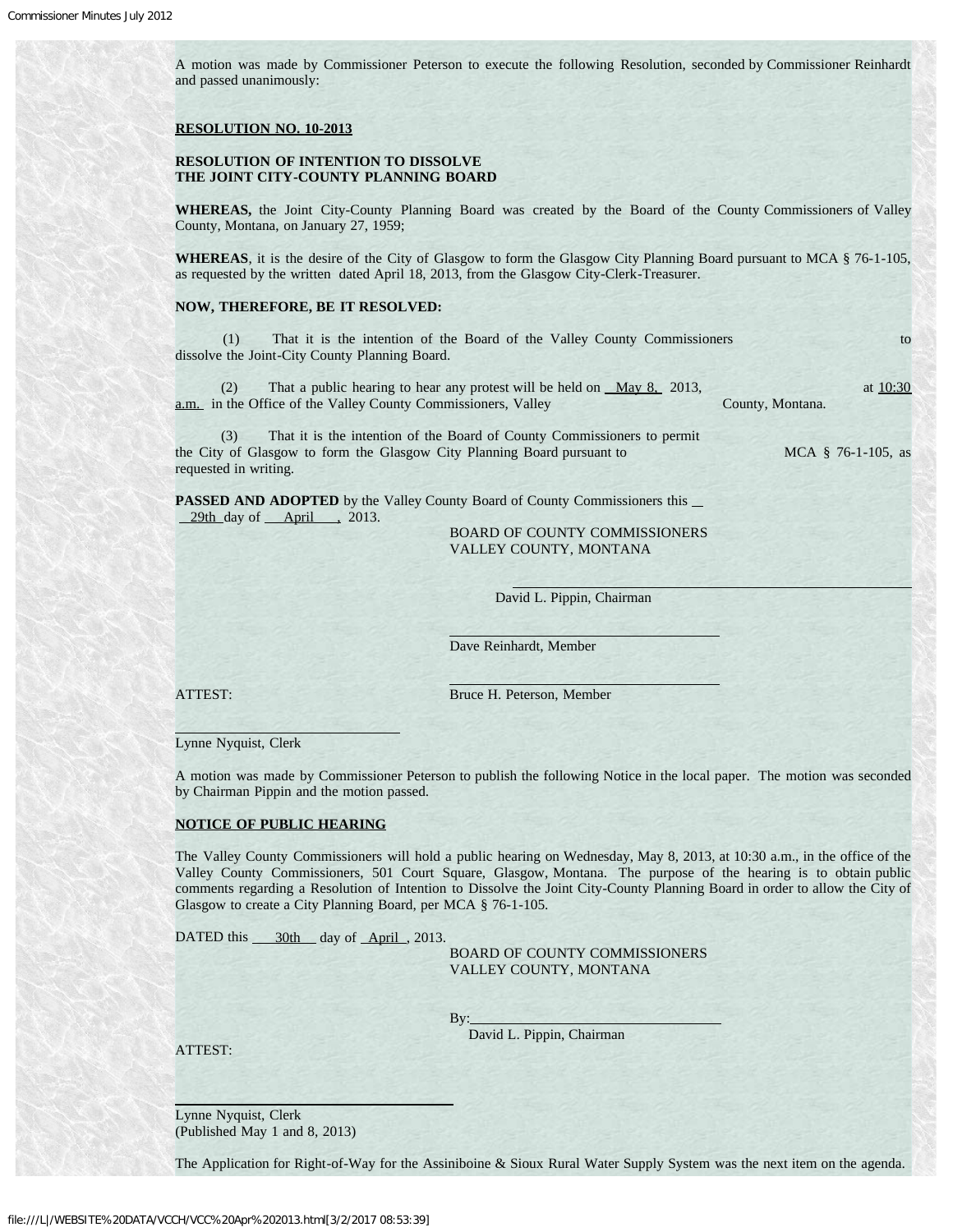A motion was made by Commissioner Peterson authorizing the Chairman to execute an Application and Permit to Use Rightof-Way No. 580, between Valley County and Assiniboine & Sioux Rural Water Supply System, for the construction of an underground water line located in the Southeast Quarter, Section 26, Township 27N, Range 44W, two miles east of Frazer. The motion was seconded by Chairman Pippin and it passed.

The next item on the agenda was the Application for Cancellation of Taxes.

A motion was made by Commissioner Peterson, seconded by Chairman Pippin and passed unanimously authorizing the Chairman to sign an Application for Cancellation of Taxes No. 0211 for a total of (\$597.87), because the DOR forgot to apply the low income credit on six mobile homes for the following people:

| Earl & Melda Carter $-193.50$          | Dorothy Jensen              | $-$ \$32.17 |
|----------------------------------------|-----------------------------|-------------|
| Robert J & Annette R. Bilger - \$12.84 | William D. James - \$22.27  |             |
| Gayle M. Whitaker -\$173.91            | Janet Anne Beede - \$163.18 |             |

A motion was made by Commissioner Peterson, seconded by Chairman Pippin and passed unanimously authorizing the Chairman to sign an Application for Cancellation of Taxes No. 0212 for a total of \$18.10 for Ruth Erickson who was billed incorrectly on a mobile home.

A request for assistance with the Museum roof repairs was the next item on the agenda for discussion.

Chairman Pippin said that the Museum has remodeled the entryway which was very successful and they have since discovered an increase in their heating bill, so they would like to add some insulation to the roof in the foyer area in hopes of reducing the utility costs. This upgrade will cost about \$3,000 and they are requesting that maybe half of the cost could be paid out of a county buildings fund.

Commissioner Peterson questioned if the Museum's budget could handle the total cost and what other departments would be in to ask for similar help to supplement their budgets. Discussion followed.

A motion was made by Commissioner Peterson to provide \$1,500 out of County Buildings to assist with to cost of the project to increase the insulation in the roof of the foyer area of the Valley County Historical Museum. The motion was seconded by Chairman Pippin and it passed.

Commissioner Peterson said he will be attending the interviews next week for the Safety Coordinator and they discussed the position and some of the funding sources. Commissioner Peterson said that he understands that Valley County is going to provide the accounting services and this employee will be on Valley County's health insurance plan in addition to providing a vehicle for the Safety Coordinator to drive. Commissioner Peterson questioned what authority the Safety Coordinator would have to implement the safety requirements in each County and would be the Safety Coordinator's Supervisor. Discussion followed.

Commissioner Peterson said that Wayne Waarvik, Jr., Valley County Road Supervisor, was in and they were discussing the incident with the culvert that collapsed on the Larb Creek Road and there was also an area north of Glasgow where the water was running over the road. Mr. Waarvik posted signs saying the road was closed where the water was running over the road and the next day when he went back there the signs were moved off the road and in the ditch. Chairman Pippin asked Mrs. Fay if she could put something in the paper about these incidents and put a message out to the community that asks people not to move or take any signs down because they are there for their safety.

Mrs. Fay agreed to publish something with that message in it.

Chairman Pippin said that he would suggest that when Mr. Waarvik closes a road and posts the signs he should take a picture so there is verification that he did post the hazard in case someone does move the signs.

Mrs. Fay left the office.

A motion was made by Commissioner Peterson to authorize the Chairman to execute a Quitclaim Deed between Valley County and Bakken, LLC, for the following described tax deed property for a bid of \$2,360.00:

 Unit #12-A and Unit #12-B, MCP Housing, of the St. Marie Condominium located in Section 33, Township 31 North, Range 40 East, MPM, together with the appurtenant common elements as said common elements are defined and established by the Declaration of St. Marie Condominium recorded September 20, 1988 at 3:30 p.m., recorded in Book 69 of MRE on pages 551-623 and any and all amendments filed thereto.

The motion was seconded by Chairman Pippin and the motion carried. The said Document, No. 150282, was filed in the office of the Clerk and Recorder on April 30, 2013.

Commissioner Peterson left the office for the day.

Dan Carney visited with Chairman Pippin.

Claim Fund claims for the month of April were approved as follows:

Vendor Claim # Amount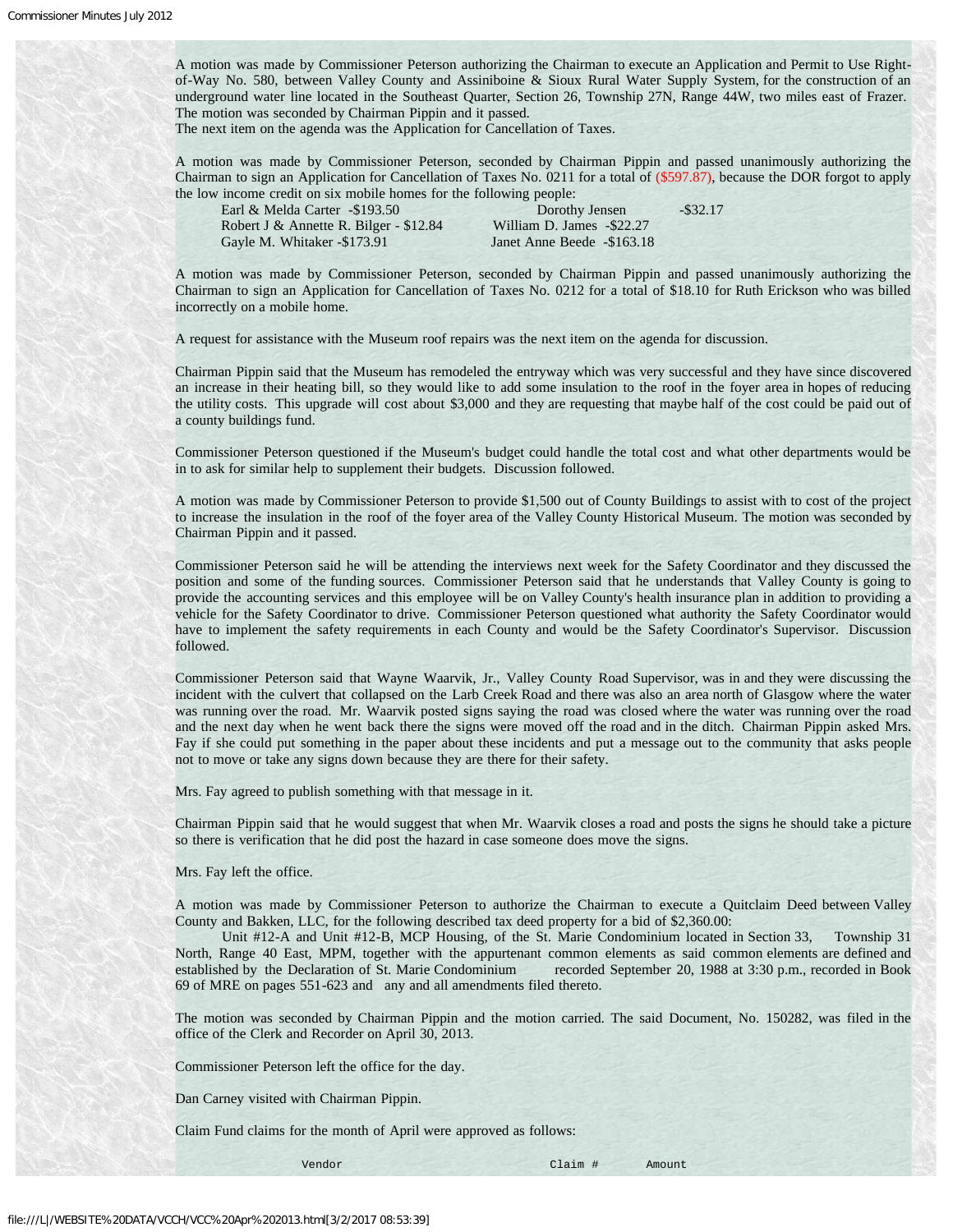|                                                             |                                                  | -------        |                    |  |
|-------------------------------------------------------------|--------------------------------------------------|----------------|--------------------|--|
|                                                             | 4196 ADVANCED CHEMICAL SOLUTIONS                 | 59327          | 63.50              |  |
| 1798 AGLAND CO-OP                                           |                                                  | 59234          | 600.00             |  |
|                                                             | 2853 ALL SEASON HOME CENTER                      | 59195          | 2,125.99           |  |
|                                                             |                                                  | 59235          | 393.66             |  |
|                                                             | 4569 AMERICAN MADE ELECTION EOUIPMENT            | 59348          | 315.00             |  |
|                                                             | 184 AMERICAN WELDING & GAS INC                   | 59236          | 45.95              |  |
|                                                             | 558 ARCH'S TIRE & SERVICE                        |                | 59237 1,038.00     |  |
|                                                             | 975 BAILEY'S TEST STRIPS & THERMOMETERS          | 59196          | 83.00              |  |
|                                                             | 2629 BARRY DAMSCHEN CONSULTING, LLC              | 59238          | 2,000.00           |  |
|                                                             | 4376 BEAR PAW TITLE INS CO                       | 59239          | 2,000.00           |  |
|                                                             | 18 BELL MORTUARY INC                             | 59240          | 850.00             |  |
|                                                             | 1766 BEN'S RADIATOR REPAIR                       | 59241          | 350.00             |  |
|                                                             | 75 BIG VALLEY WATER                              | 59242          | 42.00              |  |
|                                                             | 4058 BILLINGS MACHINE & WELDING                  | 59243          | 456.30             |  |
|                                                             | 900 BLACK MOUNTAIN SOFTWARE INC                  |                | 59197 31,130.00    |  |
|                                                             | 504 BOB BARKER CO INC                            | 59328          | 413.09             |  |
|                                                             | 1676 CALIFORNIA CONTRACTORS SUPPLIES INC         | 59244          | 199.60             |  |
|                                                             | 3962 CAPITAL I INDUSTRIES INC                    | 59245          | 246.71             |  |
| 3360 CENTURY LINK                                           |                                                  | 59246          | 1,148.58           |  |
|                                                             | 4563 CERIUM NETWORKS<br>4403 CHOICE AVIATION LLC | 59198<br>59247 | 15,397.60          |  |
|                                                             | 1095 COCA-COLA BOTTLING CO                       | 59248          | 2,625.00           |  |
|                                                             | 3592 COCOLJ CONFERENCE REGISTRATION              | 59199          | 24.00<br>300.00    |  |
|                                                             | 225 D & G SPORTS & WESTERN                       | 59322          | 1,450.74           |  |
|                                                             | 39 DALE PLUMBING & HEATING INC                   | 59249          | 172.50             |  |
| 40 DAN OLSON DBA                                            |                                                  | 59337          | 154.34             |  |
| 2740 DARLA SHIPMAN                                          |                                                  | 59200          | 48.00              |  |
|                                                             | 212 DATA IMAGING SYSTEMS                         | 59250          | 749.38             |  |
| 2782 DAVID KNIERIM                                          |                                                  | 59251          | 125.00             |  |
|                                                             | 884 DAVID L REINHARDT                            | 59201          | 30.00              |  |
|                                                             | 242 DEACONESS RADIOLOGY SERV                     | 59202          | 98.00              |  |
|                                                             | 637 DEPT OF PUBLIC HEALTH & HUMAN SERVICES       | 59252          | 137.00             |  |
|                                                             | 3196 DIESEN PUMPING & BACKHOE SERVICES           | 59329          | 225.00             |  |
| 3734 DORA-JEAN BEIL                                         |                                                  | 59338          | 36.90              |  |
|                                                             | 260 EASTERN MONTANA MENTAL HEALTH CENTER         | 59203          | 3,832.00           |  |
|                                                             |                                                  |                | 59253 1,600.00     |  |
|                                                             | 812 EZZIE'S WHOLESALE INC                        |                | 59254<br>26,419.90 |  |
|                                                             | 2757 FARM EQUIPMENT SALES                        | 59204          | 1,119.35           |  |
|                                                             |                                                  | 59255          | 1,491.91           |  |
| 3076 FLICKS                                                 |                                                  | 59339          | 78.47              |  |
|                                                             | 54 FOOD SERVICES OF AMERICA                      | 59205          | 1,457.74           |  |
|                                                             |                                                  | 59256          | 2,664.77           |  |
|                                                             | 57 FOSSUM READY MIX INC                          | 59257          | 200.00             |  |
|                                                             | 59 FRANCES MAHON DEACONESS HOSPITAL              | 59258          | 10,782.45          |  |
|                                                             | 206 FRANCES MAHON DEACONESS HOSPITAL             | 59259          | 2,182.92           |  |
|                                                             | 4455 FREEMAN AND GAFFNEY ASSOCIATES              | 59349          | 4,040.00           |  |
|                                                             | 454 G & D ELECTRIC                               | 59260          | 266.25             |  |
|                                                             | 311 GAFFANEYS TOTAL OFFICE SOURCE INC            | 59261          | 3,125.69           |  |
| 247 GALL'S INC                                              |                                                  | 59330          | 156.40             |  |
| 665 GARY J MARTIN                                           |                                                  | 59206          | 375.00             |  |
|                                                             | 66 GLASGOW AUTO SAFETY CENTER                    | 59262          | 1,392.00           |  |
|                                                             | 69 GLASGOW CLINIC INC                            | 59331          | 217.00             |  |
|                                                             | 71 GLASGOW COURIER INC                           | 59263          | 934.41             |  |
|                                                             | 762 GLAXOSMITHKLINE PHARMACEUTICALS              | 59355          | 2,200.04           |  |
| 4299 GLOBALSTAR USA                                         |                                                  | 59354          | 93.76              |  |
|                                                             | 230 GREAT FALLS PAPER & SUPPLY CO INC            | 59264          | 868.85             |  |
|                                                             | 1209 GREAT NORTHERN DEVELOPMENT CORPORATION      | 59265          | 4,119.00           |  |
| 4570 H J FLYNN                                              | 4264 GREAT WEST ENGINEERING                      | 59207          | 7,000.57           |  |
|                                                             |                                                  | 59350          | 292.50             |  |
|                                                             |                                                  | 59266          | 637.08<br>69.00    |  |
|                                                             |                                                  |                |                    |  |
|                                                             |                                                  | 59351          |                    |  |
|                                                             | 80 HI LINE COLLISION REPAIR                      | 59267          | 321.00             |  |
|                                                             | 392 HI LINE FORD INC                             | 59268          | 525.74             |  |
|                                                             | 2885 INTERSTATE BATTERIES                        | 59269          | 94.95              |  |
|                                                             | 3576 J & M DISTRIBUTING                          | 59270          | 269.05             |  |
|                                                             | 4564 JARED & STACY ALBUS                         | 59208          | 750.00             |  |
| 121 HAVRE LAUNDRY<br>3772 HEALTH E WEB<br>368 KLTZ/KLAN INC | 572 JOHNSTONE SUPPLY                             | 59271<br>59272 | 669.95<br>45.00    |  |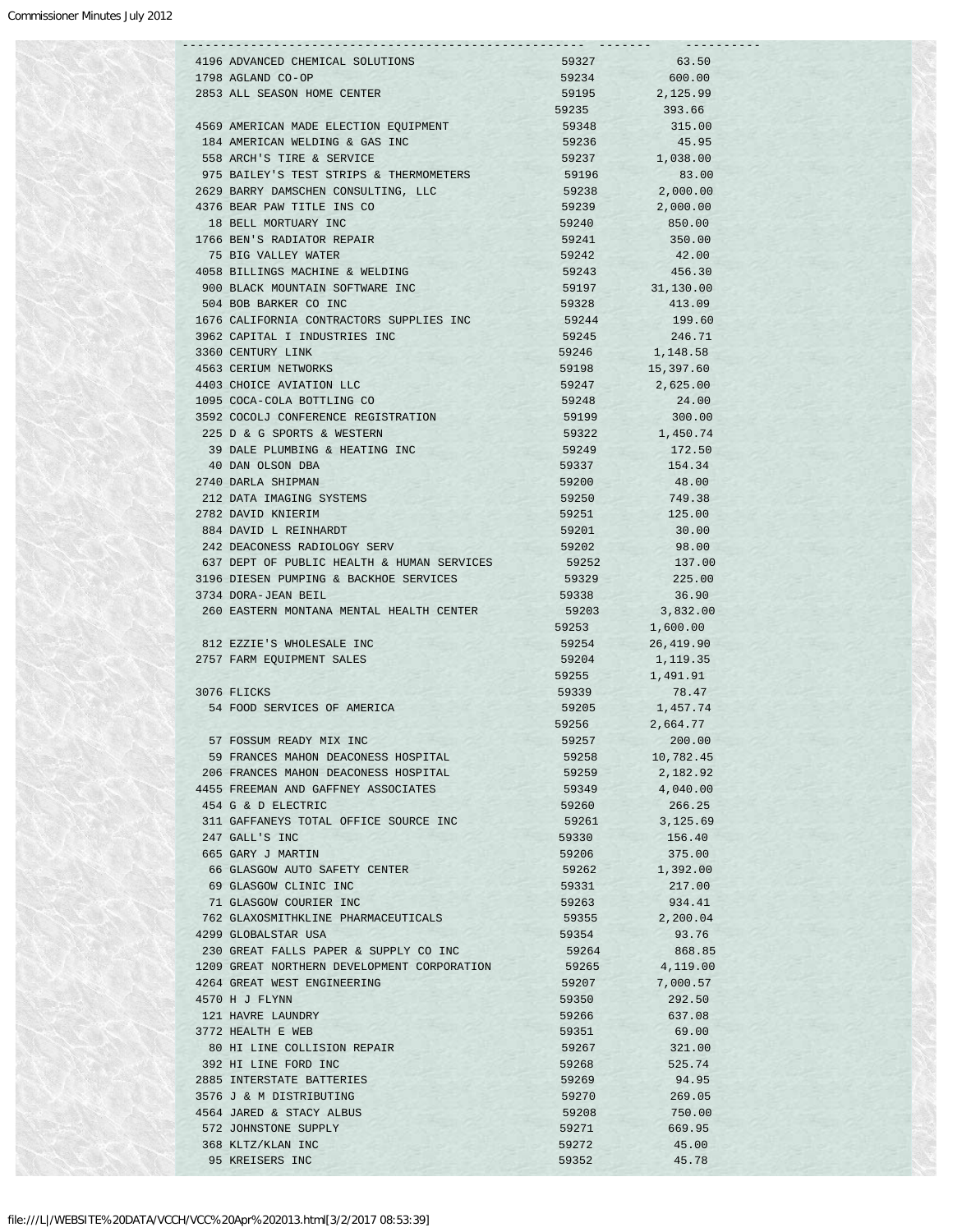# Commissioner Minutes July 2012

|  | 3152 KRESS WELDING & FABRICATION INC    | 59353 | 455.34   |
|--|-----------------------------------------|-------|----------|
|  | 2619 L N CURTIS & SONS                  | 59273 | 259.81   |
|  | 855 LOREN NICHOLS                       | 59274 | 56.50    |
|  | 848 LYNNE NYOUIST                       | 59209 | 55.37    |
|  | 1271 MACSS TREASURER                    | 59359 | 125.00   |
|  | 101 MARKLE'S INC                        | 59275 | 1,378.16 |
|  | 2475 MATTFELDT ELECTRIC                 | 59276 | 961.99   |
|  | 1337 MEDIBADGE                          | 59356 | 95.71    |
|  | 3384 METAL SPARKS                       | 59332 | 200.00   |
|  | 104 MID-AMERICAN RESEARCH CHEMICAL CORP | 59277 | 229.25   |
|  | 144 MIDWEST CANCER SCREENING            | 59278 | 145.35   |
|  |                                         |       |          |

| Vendor                                    | Claim # | Amount     |
|-------------------------------------------|---------|------------|
|                                           |         |            |
| 3037 MIDWEST DIESEL INJECTION             | 59279   | 231.28     |
| 4417 MIDWEST LABORATORIES INC             | 59347   | 44.50      |
| 3557 MILLER OIL CO                        | 59210   | 245.14     |
| 3042 MOGAN'S SPRINKLERS                   | 59357   | 4,275.00   |
| 959 MONTANA ASSOC OF CLERK/DISTRICT COURT | 59280   | 600.00     |
| 540 MONTANA ASSOCIATION OF COUNTIES/MACO  | 59211   | 200.88     |
| 3832 MONTANA COMMUNITY AIRPORT ASSOC      | 59281   | 50.00      |
| 962 MONTANA CORONERS' ASSOCIATION         | 59212   | 425.00     |
| 113 MONTANA DAKOTA UTILITIES              | 59282   | 4, 171, 29 |
| 43 MONTANA DEPT OF ENVIRONMENTAL QUALITY  | 59342   | 8,893.73   |
| 874 MONTANA FOOD BANK NETWORK INC         | 59213   | 273.78     |
|                                           | 59283   | 75.00      |
| 697 MONTANA LAW ENFORCEMENT ACADEMY       | 59333   | 210.00     |
| 1708 MONTANA LTAP                         | 59285   | 840.00     |
| 239 MSU EXTENSION SERVICE                 | 59284   | 4,297.90   |
| 3691 MTLEIRA                              | 59214   | 100.00     |
|                                           | 59286   | 50.00      |
| 297 MYRON GARTNER PLUMBING & HEATING      | 59336   | 118.00     |
| 2750 NAEIR                                | 59287   | 39.00      |
|                                           |         |            |
| 691 NASHUA SENIOR CITIZENS                | 59215   | 1,000.00   |
| 3669 NAXIN SAFETY                         | 59288   | 60.38      |
| 4565 NE MONTANA HEALTH SERVICE            | 59216   | 250.00     |
| 183 NEMONT TELEPHONE COOPERATIVE, INC     | 59217   | 4,022.76   |
| 236 NEWMAN TRAFFIC SIGNS                  | 59289   | 2,125.70   |
| 165 NEWTON MOTORS INC                     | 59290   | 2,804.02   |
| 4499 NORDISK SYSTEMS, INC                 | 59218   | 2,040.00   |
|                                           | 59360   | 15,374.00  |
| 115 NORTHWESTERN ENERGY                   | 59219   | 1,116.93   |
|                                           | 59291   | 8,159.07   |
| 120 NORVAL ELECTRIC CO-OP INC             | 59292   | 1,832.59   |
| 3287 OLSON LAND SURVEYING                 | 59293   | 125.00     |
| 126 PACIFIC STEEL & RECYCLING             | 59294   | 6,928.56   |
| 4248 PARK GROVE BAR & CAFE                | 59220   | 480.00     |
| 3087 PAT NEULIEB                          | 59221   | 1,130.50   |
| 129 PETTY CASH                            | 59222   | 759.10     |
| 523 PRCA                                  | 59295   | 800.00     |
| 2768 PRIORITY COMMUNICATIONS              | 59296   | 866.00     |
| 257 QBS SAFEGUARD                         | 59326   | 259.93     |
| 137 RECTOR LAW OFFICE P.C.                | 59297   | 100.00     |
| 76 REYNOLDS                               | 59298   | 963.60     |
| 4296 RIVERSIDE SAND & GRAVEL INC          | 59344   | 64,576.81  |
| 934 ROBERT PECCIA & ASSOCIATES INC        | 59345   | 52,635.38  |
| 3056 ROUBIE YOUNKIN                       | 59299   | 141.00     |
| 3015 SAND ELECTRIC                        | 59300   | 12.70      |
| 219 SANOFI PASTEUR INC                    | 59223   | 390.72     |
| 3910 SCOTTIE EXPRESS WASH INC             | 59334   | 480.00     |
| 3804 SHELLEY MILLS                        | 59301   | 811.92     |
| 4559 SHOPKO PHARMACY                      | 59340   | 35.98      |
| 2490 SPENCER FLUID POWER                  |         |            |
|                                           | 59321   | 12.08      |
| 472 STATE OF MONTANA                      | 59302   | 333.23     |
| 2744 STATE OF MONTANA DEPT OF REVENUE     | 59343   | 2,109.90   |
| 3693 STOUGHIE'S BAR AND GRILL             | 59224   | 572.00     |
| 4568 SWEET GRASS CO SEARCH & RESCUE       | 59335   | 320.00     |
| 162 SYSCO MONTANA INC                     | 59225   | 507.36     |
|                                           | 59303   | 516.23     |
| 163 T & R TRUCKING INC                    | 59304   | 11,605.59  |